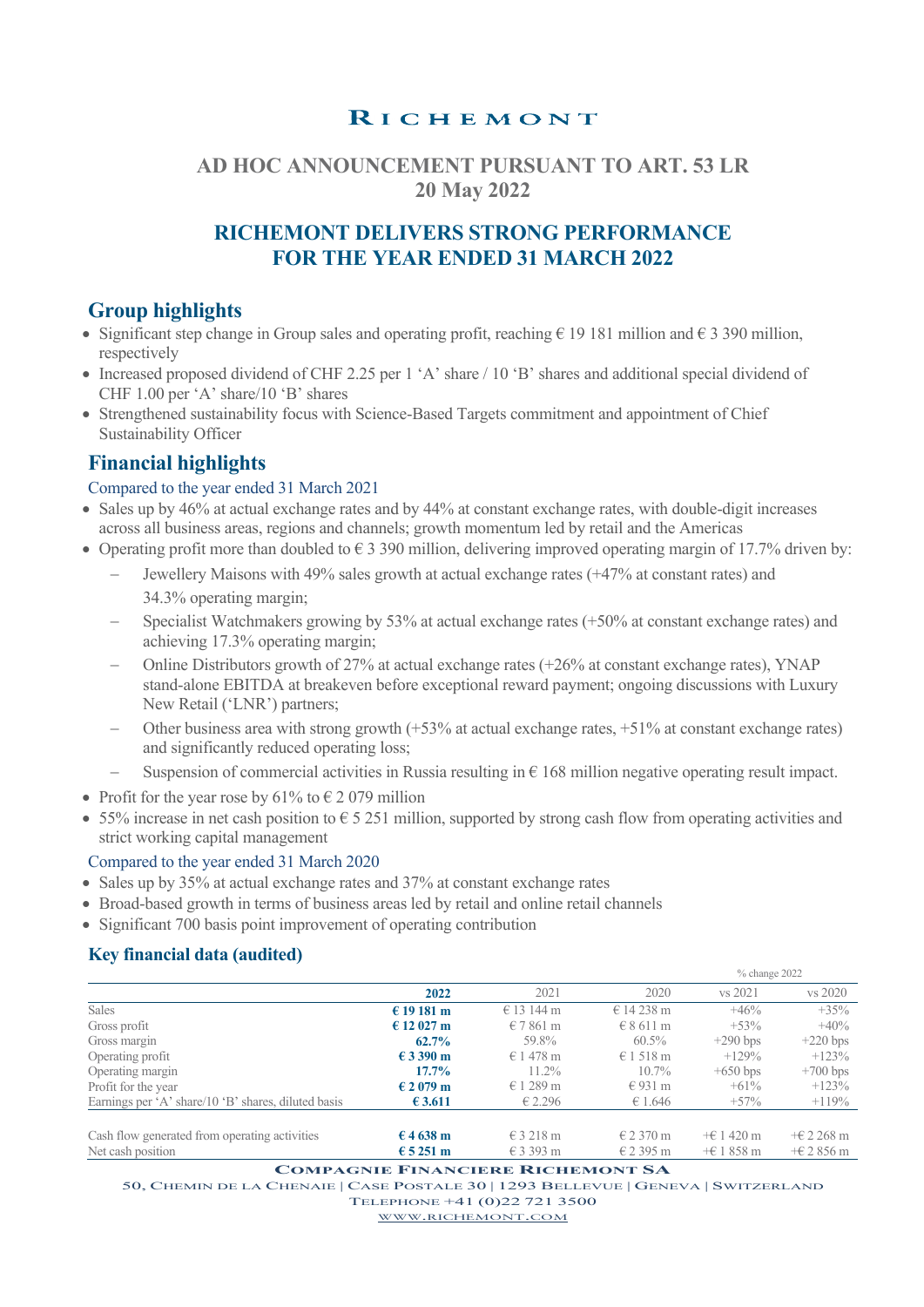### **Chairman's commentary**

### **Overview of results**

The financial year ended 31 March 2022 saw Richemont report another strong set of results. Increased inflationary pressures and repeated temporary store closures due to health protection measures, were offset by relatively improved economies up until February 2022. The Group's strong sales, profit and cash flows confirm the strong appeal of our Maisons and relevance of our longterm strategy.

Sales during the year under review reached an all-time high of  $\epsilon$ 19.2 billion, a 46% increase over last year (+35% on a two-year comparative period) with all Maisons, channels and regions achieving double-digit growth, led by retail and the Americas (+79%). Sales in Asia Pacific rose by 32%, with mainland China sales growing by 20% compared to the prior year. The strong European client base more than offset subdued inbound tourism, leading to a 51% sales increase, while in the Middle East and Africa sales grew at a similar pace, surpassing Japan as the Group's fourth largest market, where sales rose albeit by 28%.

Our Maisons and businesses' continued focus on client-centric initiatives, resulted in direct-to-client sales further progressing to 76% of Group sales across our directly-operated stores and the online retail channel. We have an improved insight into client profiles, allowing us to better meet expectations, nurture closer relationships and optimise supply chain management. While wholesale sales recovered from last year, direct-to-client sales rose by double digits compared to both the prior year and on a two-year comparative basis. This was further enhanced by the return to inperson high-jewellery events and the long-awaited Watches and Wonders event which opened its physical doors in Geneva for the first time in three years.

Our Jewellery Maisons, Buccellati, Cartier and Van Cleef & Arpels, delivered a step-change in performance with combined sales exceeding  $\epsilon$  11 billion and the operating margin reaching 34.3% versus 31.0% in the prior year. Cartier and Van Cleef & Arpels posted an outstanding performance, increasing their market leadership. Buccellati also developed successfully, further expanding its international footprint with nine new directlyoperated stores.

Another noteworthy achievement relates to the Specialist Watchmakers' strong sales rebound (+53%) to  $\epsilon$  3.4 billion and operating margin recovery to 17.3%, with nearly all Maisons exceeding pre-pandemic sales levels. The Specialist Watchmakers reaped the benefits of direct-to-client sales exceeding 50%, achieved through continuous improvements in distribution, communication, notably on social media, and supply chain management. The increased appeal of high-quality watches to Millennials and Gen-Z is very positive for the future.

At the Group's Online Distributors, sales rose by 27% and EBITDA reached breakeven before the exceptional reward payments to Group employees and negative contribution of Feng Mao, the Chinese joint-venture with Alibaba. The shift towards a hybrid business model (mix of inventory ownership and econcessions/marketplace) at NET-A-PORTER and YOOX, as well as localisation efforts, progressed further. Watchfinder consolidated its position as a leader in pre-owned watches in its home market and outside the UK.

The Group's 'Other' business area, mostly composed of the Fashion & Accessories Maisons, posted strong growth, with sales 53% higher than in the prior year, positively impacted by newly appointed creative directors at Alaïa, Chloé and Montblanc as well as by the contribution of Delvaux, the Belgian luxury leather goods Maison, acquired last June. Peter Millar continued to perform strongly, notably through its G/FORE brand, while Alaïa and Chloé enjoyed a good reception of their recent collections. Montblanc's leather collection was successfully launched this March, while lacklustre travel retail continued to weigh on the Maison's performance. Overall, the business area's operating loss was significantly reduced to  $\in$  47 million.

Discussion with our Luxury New Retail ('LNR') partners continues around closer future collaboration. There is considerable complexity, which means the process is inevitably protracted. We look forward to concluding matters in the near future.

At the Group level, operating profit more than doubled to  $\epsilon$  3.4 billion and the operating margin strengthened to 17.7%. This significant growth in operating profit, combined with careful management of working capital, led to cash flow from operating activities increasing to  $\epsilon$  4.6 billion. Profit for the year rose by 61% to  $\in$  2.1 billion and net cash by 55% to  $\in$  5.2 billion at the end of March 2022.

#### **Dividends**

Given the strong performance of the year and robust net cash position of the Group, the Board proposes to pay an ordinary dividend of CHF 2.25 per 'A' share (and CHF 0.225 per 'B' share), an increase of 13% over the prior year, as well as an additional special dividend of CHF 1.00 per 'A' share/10 'B' shares, subject to shareholders' approval at the Annual General Meeting on 7 September 2022. This is a recognition of the excellent profits achieved over the year that we would like to share, not only with all Richemont colleagues through an exceptional reward payment, but also with Richemont's loyal long-term shareholders.

#### **Annual General Meeting and Board changes**

The Annual General Meeting ('AGM') in September 2021 saw some significant board changes: we were delighted to welcome Patrick Thomas, former Chief Executive Officer of Hermès, who brings unparalleled luxury industry expertise, and Jasmine Whitbread, an experienced director and highly regarded Environmental, Social & Governance expert. Both directors bring very valuable contributions to our Board.

We also bid farewell to two long-serving and valued non-executive directors, Alan Quasha and Gary Saage, who stepped down from the Board; two other respected and experienced non-executive directors, Jan Rupert and Ruggero Magnoni, have also indicated that they will not seek re-election to the Board of Directors at the 2022 AGM having each served for 16 years. They made immeasurable contributions to the development of Richemont and will be sorely missed. I wish to thank each of them for their loyal, insightful and valuable support.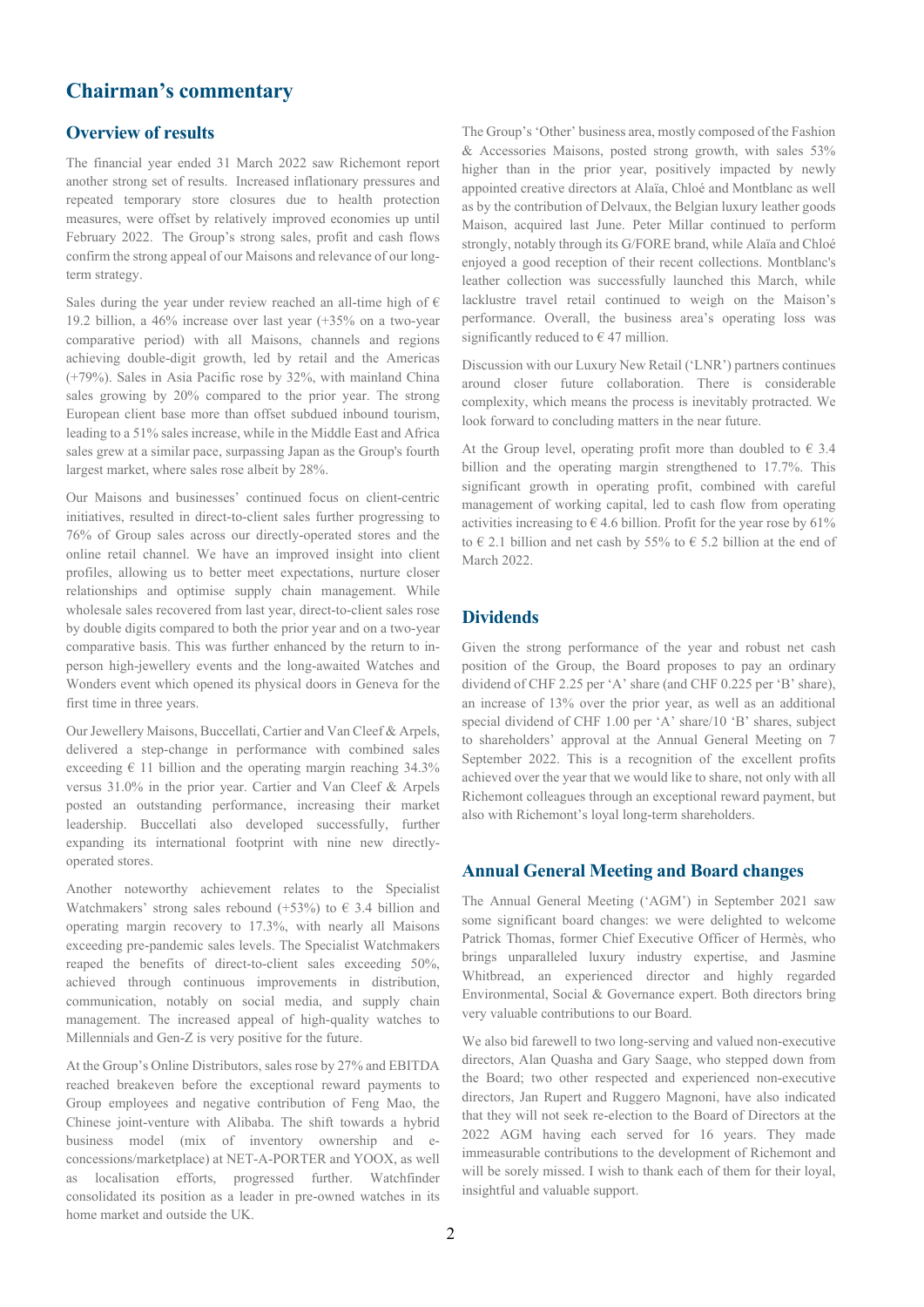After the 2022 AGM and subject to shareholders' approval, the Board will be reduced to 16 members as we continue to seek an optimal balance between diversity and experience relevant to the business with a Board size which does not over-burden our nonexecutive directors. Female Board members will represent 31% of the new Board.

PricewaterhouseCoopers ('PWC') has been the Group's external auditor since 1993. Recognising shareholders' expectations, it has been decided to initiate a tender process which may lead to the appointment of a new Group external auditor.

#### **Sustainability**

Our vision of sustainable luxury requires that we leave no stone unturned.

One important step is to remove polyvinyl chloride ('PVC') from our products and packaging. I am pleased to report that we are on track to achieve this objective by December 2022 and wish to salute the countries that have already banned PVC from their landfills, thus contributing to a healthier planet for humans, fauna and flora.

Another major aspect is to ensure that sustainability is firmly embedded in our governance. With this in mind, Board member Ms Whitbread was appointed in February 2022 to chair Richemont's Governance and Sustainability Committee, drawing on her experience at Standard Chartered plc and previously at, inter alia, BT Group plc.

In parallel to the enhanced Board expertise and involvement, the Group has continued to raise investment behind sustainability, including appointing its first Chief Sustainability Officer in February 2022 to further advance Richemont's sustainability vision. The Group will build upon its already strong position in this area, validated by independent authorities such as MSCI (AA rating), Carbon Disclosure Project (A rating) and the Science Based Targets Initiative (targets validated). We were also proud to be rated among the top 2% of companies rated worldwide by Sustainalytics and the World's Best Employers by Forbes 2021, and to be named as a Financial Times-Statista Climate Leader 2022.

I encourage you to read our 2022 Sustainability Report, to be released shortly, which speaks to many more of our achievements and commitments.

#### **Outlook**

As I conclude my comments, I would like to convey our deepest sympathy and compassion to all those affected by the tragic conflict taking place in Ukraine. Richemont and its Maisons have made significant donations to Médecins Sans Frontières to support its relief efforts.

We remain in close contact with our colleagues in Ukraine and Russia, where we have suspended our operations. Their safety and wellbeing are our highest priority.

Even if the worst of Covid is hopefully behind us, we face a global environment which is the most unsettled we have experienced for a number of years. We can, however, take comfort from the strength and enduring appeal of our Maisons as well as their relatively balanced geographic spread. Richemont's  $\epsilon$  5.3 billion net cash position at the end of March 2022 is a source of strength as we face volatile times ahead. I am confident that the Group is well positioned to benefit from any strength in consumer demand. We will work to maintain the necessary agility and flexibility to manage global uncertainties.

Finally, I would like to thank all our colleagues across the Group for their contribution to the excellent performance delivered with solidarity, empathy, creativity, agility and responsibility. We have seen all our businesses improve and made major strides in our sustainability agenda. We consider ourselves custodians of Richemont's underlying businesses and the planet for future generations. As such, I would like to reiterate how important it is for us to build brand equity over time, and to do it in a responsible manner.

**Johann Rupert Chairman** 

**Compagnie Financière Richemont SA**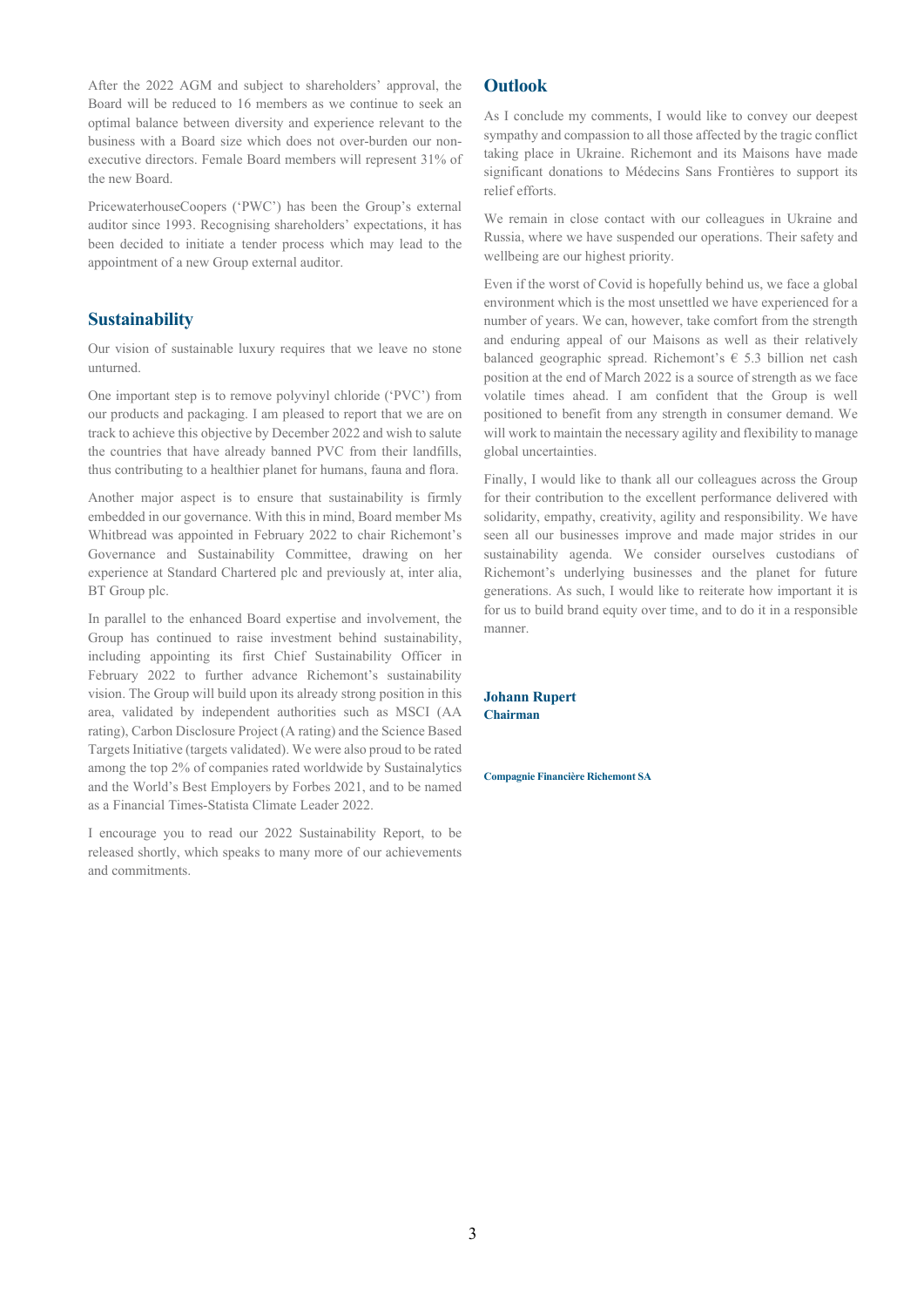### **Financial review**

Any references to Hong Kong, Macau and Taiwan within this financial review are to Hong Kong SAR, China; Macau SAR, China; and Taiwan, China respectively.

Given the magnitude of the impact of the Covid pandemic on the Group's operations in the comparative year ended 31 March 2021, additional comments are provided on a two-year comparative basis to the year ended 31 March 2020 for a more comprehensive view of performance.

#### **Sales**

Compared to the prior year, sales grew by 46% at actual exchange rates and by 44% at constant exchange rates as growth rebounded in all major markets and distribution channels. The strong sales growth rates experienced throughout the first three quarters of the fiscal year continued into the fourth quarter with overall Group sales expanding by 33% at actual exchange rates (and by 27% at constant exchange rates), despite the impact of the conflict in Ukraine and tighter health restrictions in China, leading to temporary distribution network closures in March.

Compared to the year ended 31 March 2020, sales grew by 35% at actual exchange rates and by 37% at constant exchange rates.

In the year under review, double-digit sales growth was seen in all geographies compared to the prior year, led by the Americas at 79%, with Asia Pacific further building on its strong performance in the prior year. On a two-year comparative basis, sales in all regions exceeded pre-pandemic levels on a constant currency basis.

The Group's directly-operated stores generated the strongest channel performance with sales up by 53% compared to the prior year and by 51% compared to the year ended March 2020. Online retail and wholesale sales grew by 28% and 46% compared to the prior year, respectively. Excluding Online Distributors, sales through the Maison's own e-commerce platforms grew by 44%.

All business areas enjoyed double-digit sales increases compared to the prior year and the year ended March 2020. The Jewellery Maisons generated an outstanding 49% sales growth over the prior year and a 54% increase over the two-year period. Sales at the Specialist Watchmakers and the Other business areas each grew by 53%, with all Maisons growing by double digits compared to the prior year. Compared to two years ago, the above business areas grew by 20% and 15%, respectively, with almost all Maisons growing by double digits. Online Distributors posted a 27% sales increase over the prior year and a 15% increase compared to two years ago.

Further details on sales by region, distribution channel and business area are given under Review of Operations.

#### **Gross profit**

At  $\epsilon$  12 027 million, gross profit increased by 53% compared to the prior year, with a corresponding gross margin increased to 62.7% of sales.

This 290 basis point improvement in gross margin mainly reflected higher manufacturing capacity utilisation, a favourable geographical sales mix, a further shift towards retail sales and targeted price increases. All these positive factors more than offset

rising precious material prices, the impact on costs of a strong Swiss franc as well as valuation adjustments of  $\epsilon$  70 million for inventories held in Russia, due to the current suspension of commercial activities in this market.

#### **Operating profit**

Operating profit more than doubled compared to the prior year, increasing by 129% to  $\epsilon$  3 390 million, or 17.7% of sales, constituting a 650 basis point improvement.

Overall, operating expenses grew by 35% over the prior year, well below the 46% sales progression rate. This increase in operating expenses partly reflected higher sales as well as the non-recurrence of one-off rental concessions and government employment support received in the prior year. The increase also included additional reward payments to Group employees to recognise the strong contribution to the exceptional performance of the Group during the year.

The further expansion of the Group's retail network contributed to an increase in selling and distribution expenses. As a percentage of sales, they improved to 21.8% in the current year from 24.7% a year ago.

Communication investment across the Group increased to  $€ 1865$  million and included the impact of the resumption of inperson events such as Watches & Wonders Geneva which opened in March 2022. As a percentage of sales, communication expenses were in line with pre-pandemic levels at 9.7%. Expenses related to the fulfilment of online retail orders grew by 37% whilst increases in administrative expenses were limited to 18%.

The decision by the Group to suspend its commercial activities in Russia, which accounted for less than 2% of Group sales, and the resulting current uncertainty surrounding future operations in the country, led to a charge of  $\epsilon$  98 million in operating expenses.

#### **Profit for the year**

Profit for the year amounted to  $\epsilon$  2 079 million, an increase of 61% over the prior year. Net finance costs of  $\epsilon$  844 million for the year included non-cash fair value losses of  $\epsilon$  538 million arising from the Group's investments in a Farfetch convertible note and an option to purchase additional Farfetch China shares, as well as the Group's investments in externally managed bond funds. In addition, it included a  $\epsilon$  194 million impact of foreign exchange losses on monetary items. Interest charges on the Group's outstanding corporate bonds amounted to  $\epsilon$  95 million while lease interest charges amounted to  $\epsilon$  65 million for the year.

Earnings per share reached  $\in$  3.611 on a diluted basis, up 57% over the prior year. To comply with the South African practice of providing headline earnings per share ('HEPS') data, the relevant figure for the year ended 31 March 2022 was € 2 132 million (2021: € 1 316 million). Basic HEPS for the year were  $\epsilon$  3.762 (2021:  $\epsilon$  2.328), diluted HEPS for the year were € 3.712 (2021: € 2.322). Further details regarding earnings per share and HEPS, including an itemised reconciliation, can be found in note 30 of the Group's consolidated financial statements.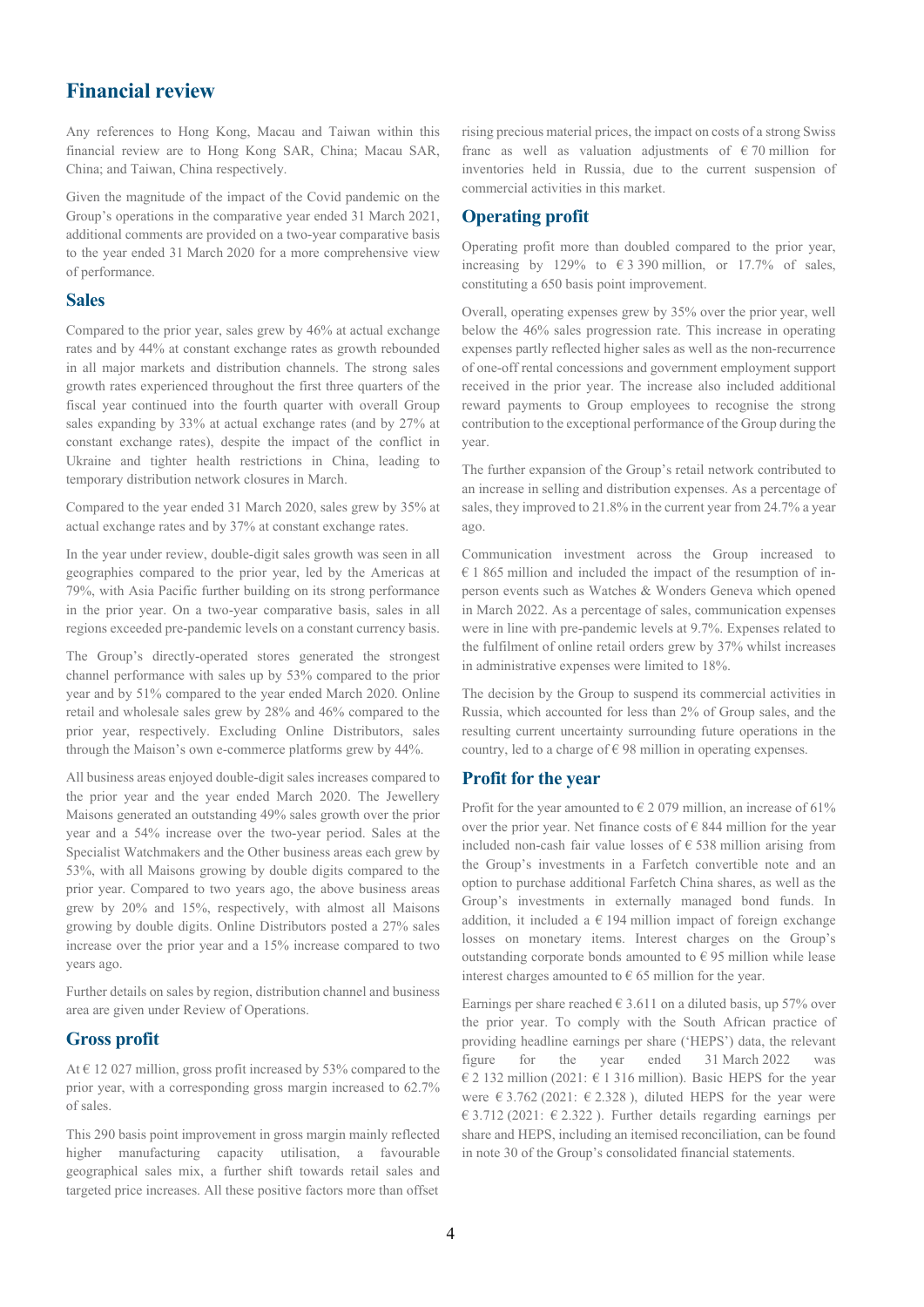#### **Cash flow**

Cash flow from operating activities amounted to  $\epsilon$  4 638 million, a 44% increase on the prior year, reflecting the significant growth in operating profit coupled with a measured increase in net working capital, with increases in inventories and receivables largely offset by additional liabilities.

Net investments in tangible fixed assets amounted to  $\epsilon$  736 million, as the Group supported its growth momentum with increased investments primarily in its internal boutique network as well as increased manufacturing investments at the Jewellery Maisons and additional technology investments at the Online Distributors.

Investments in associates included an increase of the Group's investment into Kering Eyewear and the previously announced investment of \$ 250 million into Farfetch China.

The 2021 dividend of CHF 2.00 per share (1 '1A' share/10 'B' shares) was paid to shareholders and to South African Depository Receipt holders, net of withholding tax, in September 2021. The total dividend cash outflow in the period amounted to  $€ 1 041$  million.

During the year under review, the Group repurchased 171 million shareholder warrants issued under the 2020 equity-based shareholder loyalty scheme, for a total cost of  $\epsilon$  131 million. These warrants will be used to hedge the Group's obligations arising from its executive share-based compensation schemes. Proceeds from the exercise of stock options by executives amounted to a net cash inflow of  $\in$  123 million.

#### **Balance sheet**

At 31 March 2022, inventories amounted to  $\epsilon$  7 099 million, a € 780 million increase over the prior year (2021: € 6 319 million). Inventories represented 15.1 months of cost of sales (2021: 18.3 months).

The Group's net cash position rose by 55% to  $\epsilon$  5 251 million at 31 March 2022. This position is comprised of cash and cash equivalents, investments in externally managed bond and money market funds as well as external borrowings, including corporate bonds. At 31 March 2021, gross cash amounted to  $\epsilon$  11 200 million.

Shareholders' equity represented 50% of total equity and liabilities compared to 51% in the prior year.

#### **Acquisition of Delvaux**

On 30 June 2021, Richemont completed the acquisition of Delvaux, the Belgian luxury leather goods Maison and inventor of the modern handbag, for a total cash consideration of  $\epsilon$  178 million, with results consolidated within the Other business area from 1 July 2021. During the nine-month period to 31 March 2022, Delvaux contributed  $\epsilon$  102 million of sales to the Group. The acquisition resulted in the recognition of  $\epsilon$  60 million of goodwill and  $€ 111$  million in additional intangible assets.

#### **Proposed dividends**

In view of the Group's strong results and robust net cash position, the Board has proposed a dividend of CHF 2.25 per 'A' share/10 'B' shares and an additional special dividend of CHF 1.00 per 'A' share/10 'B' shares.

The dividends will be paid as follows:

|                  | Gross dividend per<br>$1'A$ ' share/<br>$10 \text{ }^{\circ}B$ ' shares | Swiss withholding<br>tax $(a)$ 35% | Net payable per<br>$1'A$ ' share/<br>$10 \text{ }^{\circ}B$ ' shares |
|------------------|-------------------------------------------------------------------------|------------------------------------|----------------------------------------------------------------------|
| Dividend         | CHF 2.2500                                                              | CHF 0.7875                         | CHF 1.4625                                                           |
| Special dividend | CHF 1.00                                                                | CHF 0.35                           | CHF 0.65                                                             |

The dividends will be payable following the annual general meeting which is scheduled to take place in Geneva on Wednesday 7 September 2022.

The last day to trade Richemont 'A' shares and Richemont South African Depository Receipts cum-dividend will be Tuesday 20 September 2022. Both will trade ex-dividend from Wednesday 21 September 2022.

The dividends on the Compagnie Financière Richemont SA 'A' shares will be paid on Friday 23 September 2022 and is payable in Swiss francs.

The dividends in respect of Richemont South African Depository Receipts will be payable on Thursday 29 September 2022 and is payable in rand to residents of the South African Common Monetary Area ('CMA') but may, dependent upon residence status, be payable in Swiss francs to non-CMA residents. Further details regarding the dividends payable to South African Depository Receipt holders may be found in a separate announcement dated Friday 20 May 2022 on SENS, the Johannesburg Stock Exchange news service.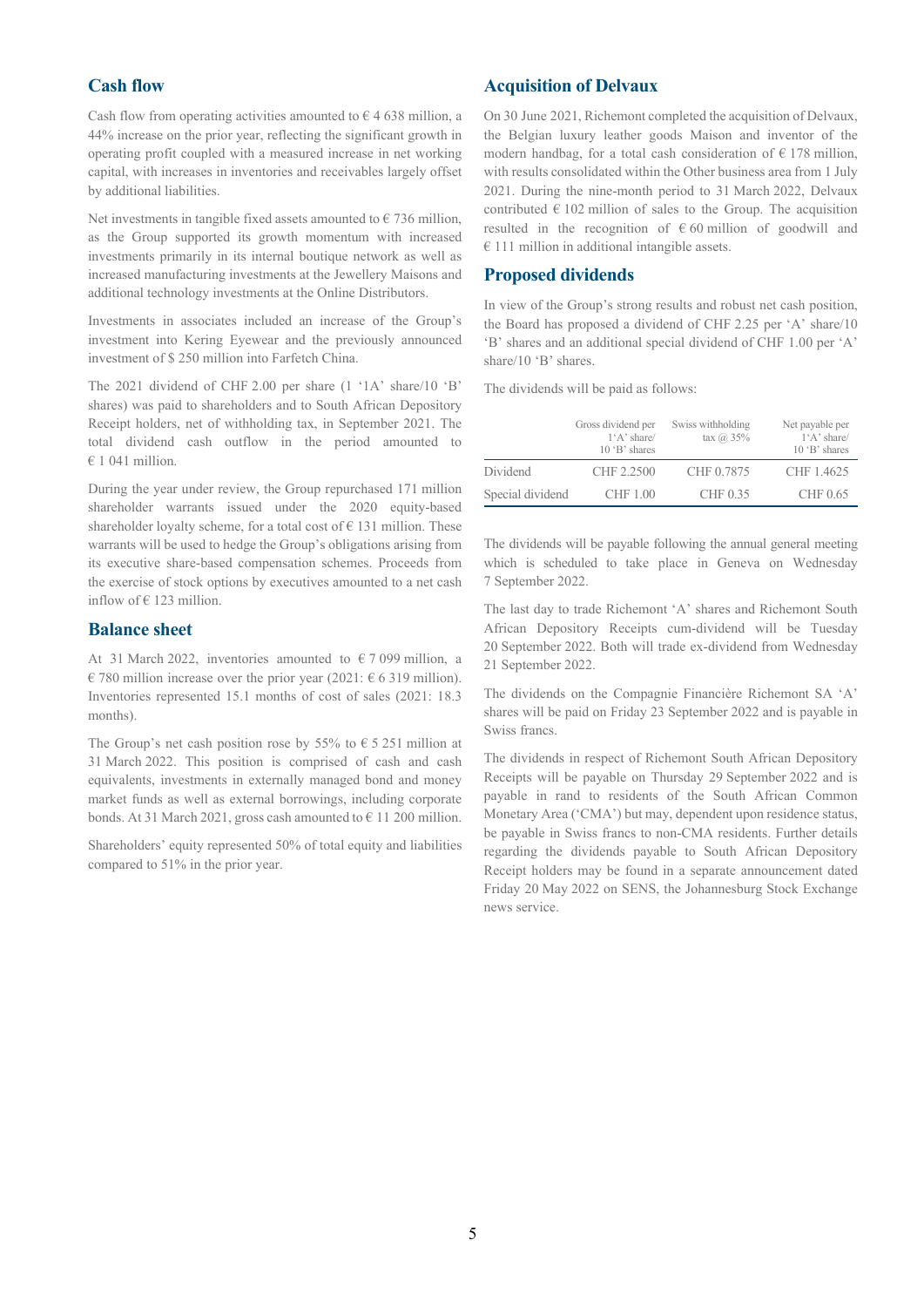### **Review of operations**

# **Sales by region**

|                        |         |         | Change at:                     |                             |
|------------------------|---------|---------|--------------------------------|-----------------------------|
| in $\epsilon$ m        | 2022    | 2021    | Constant<br>exchange<br>rates* | Actual<br>exchange<br>rates |
| Europe                 | 4 4 6 9 | 2955    | $+51\%$                        | $+51\%$                     |
| Asia Pacific           | 7820    | 5937    | $+28%$                         | $+32%$                      |
| Americas               | 4 2 6 8 | 2 3 8 8 | $+77\%$                        | $+79%$                      |
| Japan                  | 1 2 0 5 | 940     | $+35%$                         | $+28%$                      |
| Middle East and Africa | 1419    | 924     | $+53%$                         | $+54%$                      |
|                        | 19 181  | 13 144  | $+44\%$                        | $+46%$                      |

Movements at constant exchange rates are calculated by translating underlying sales in local currencies into euros in both the current year and the comparative year at the average exchange rates applicable for the financial year ended 31 March 2021.

The following comments on Group sales refer to year-on-year movements at constant exchange rates unless otherwise stated.

#### **Europe**

Sales in Europe ended 51% higher than in March 2021 and 5% higher on a two-year comparative basis. Sales benefited from the lifting of Covid-related restrictions and were somewhat impacted by the conflict in Ukraine in the final weeks of the financial year. The sharp growth was underpinned by strong local demand that more than offset continued subdued inbound tourism.

All business areas contributed to growth compared to the prior year and most of them compared to two years ago. Overall, the region contributed 23% of Group sales, slightly increasing its contribution over the prior year.

#### **Asia Pacific**

The Group's largest region in terms of sales, Asia Pacific, contributing 41% of Group sales, continued its strong performance from the prior year, with sales up by 28% compared to the prior year, and by 56% compared to the year ended March 2020. Sales in all business areas as well as in major markets such as China, Korea and Macau grew by double digits compared to both the prior year and on a two-year comparative basis.

Recent localised Covid-related lockdowns, particularly in China, led to temporary boutique closures in March 2022, negatively impacting an otherwise strong quarter.

#### **Americas**

The Americas reported sales growth of 77% above the prior year, and of 60% compared to the year ended March 2020, the strongest regional sales growth rates over the comparative one- and two-year periods. All business areas and almost all Maisons contributed to this outstanding performance.

The contribution of the region to Group sales increased to 22% from 18% in the prior year. The region now stands almost on par with Europe as the Group's third largest region in terms of sales.

#### **Japan**

Sales in Japan, which contributed 6% of Group sales, recovered more slowly than in other regions, as international travel to the country, and related tourist sales, remained subdued. Japan also faced staggered Covid-related retail opening restrictions throughout the year.

Sales ended the year up by 35% on the prior year and by 7% on a two-year comparative basis, the latter growth rate being largely driven by the Jewellery Maisons and Online Distributors.

#### **Middle East and Africa**

The region benefited from increased demand from both domestic and international clients over the course of the year, driven by Expo 2020 Dubai and relatively favourable travel conditions. As a result, sales grew by 53% compared to the prior year and by 58% on a twoyear comparative basis. The region contributed 8% of Group sales compared to 7% a year ago.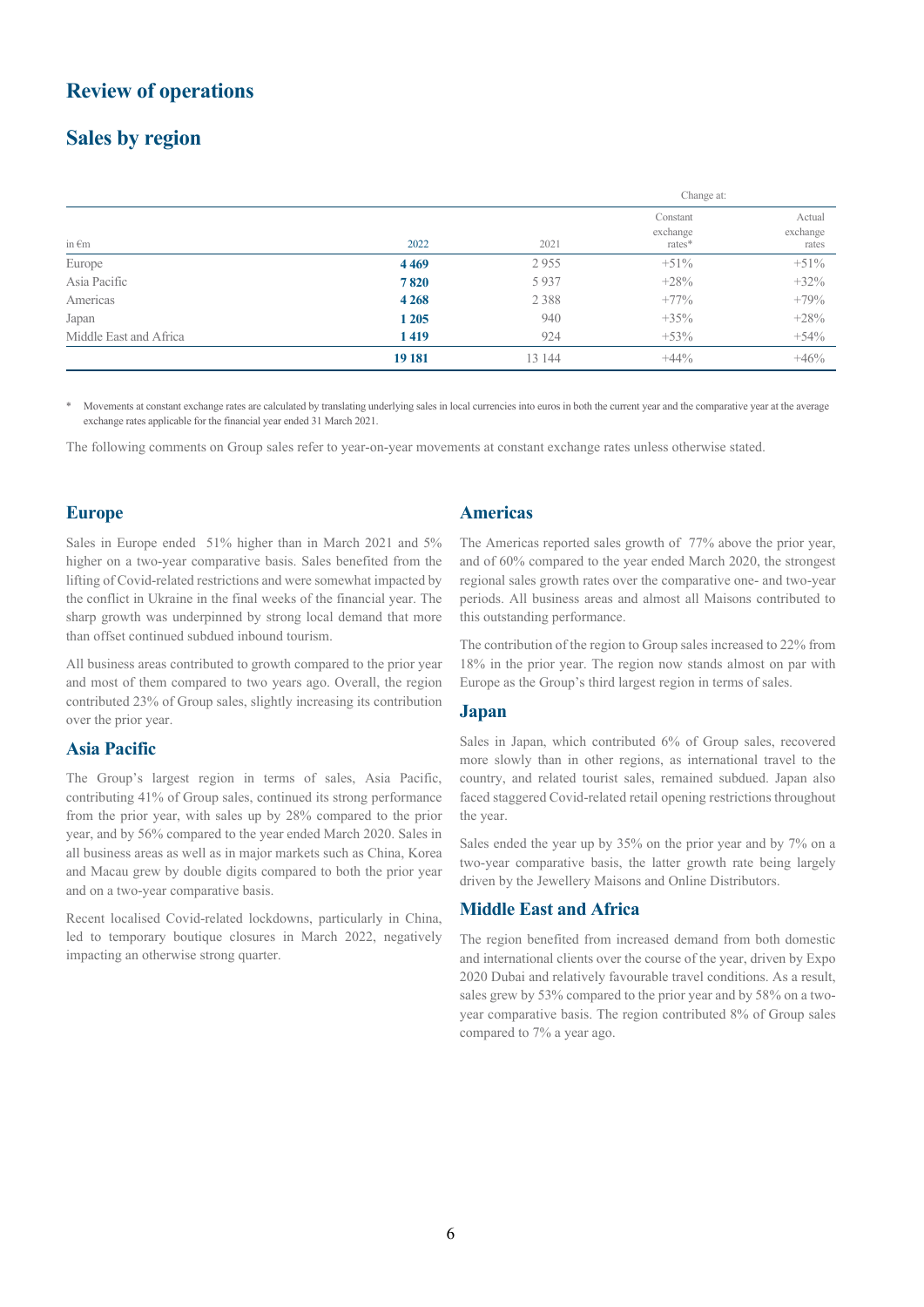# **Sales by distribution channel**

|                              |         |         | Change at:                       |                             |  |
|------------------------------|---------|---------|----------------------------------|-----------------------------|--|
| in $\epsilon$ m              | 2022    | 2021    | Constant<br>exchange<br>$rates*$ | Actual<br>exchange<br>rates |  |
| Retail                       | 11 057  | 7 2 4 8 | $+51%$                           | $+53%$                      |  |
| Online retail                | 3585    | 2 7 9 4 | $+27%$                           | $+28%$                      |  |
| Wholesale and royalty income | 4539    | 3 1 0 2 | $+45%$                           | $+46%$                      |  |
|                              | 19 18 1 | 13 144  | $+44\%$                          | $+46%$                      |  |

Movements at constant exchange rates are calculated by translating underlying sales in local currencies into euros in both the current year and the comparative year at the average exchange rates applicable for the financial year ended 31 March 2021.

The following comments on Group sales refer to year-on-year movements at constant exchange rates unless otherwise stated.

### **Retail**

The Retail distribution channel incorporates sales from the Group's directly operated stores at the Maisons and Watchfinder & Co. ('Watchfinder').

Retail generated the strongest channel performance with sales growth of 51% compared to the prior year and of 53% over a twoyear period. Growth in this distribution channel was broad-based across all business areas and regions.

Retail sales were the largest contributor to Group sales, accounting for 57% of Group sales compared to 55% a year ago.

#### **Online retail**

Sales made through the online retail channel, primarily by the Online Distributors, also increased significantly, with a 27% growth over the prior year and 38% over two years, contributing 19% of Group sales.

Excluding Online Distributors, online retail sales rose by 42% and represented 6% of Group sales.

#### **Wholesale**

This distribution channel includes sales to mono-brand franchise partners, to third-party multi-brand retail partners as well as sales to agents, in addition to royalty income.

The 45% sales increase over the prior year was driven by a strong rebound across all business areas, whilst the 8% sales growth on a two-year comparative basis was mainly generated by the Jewellery Maisons.

For the year under review, the wholesale channel contributed 24% to Group sales.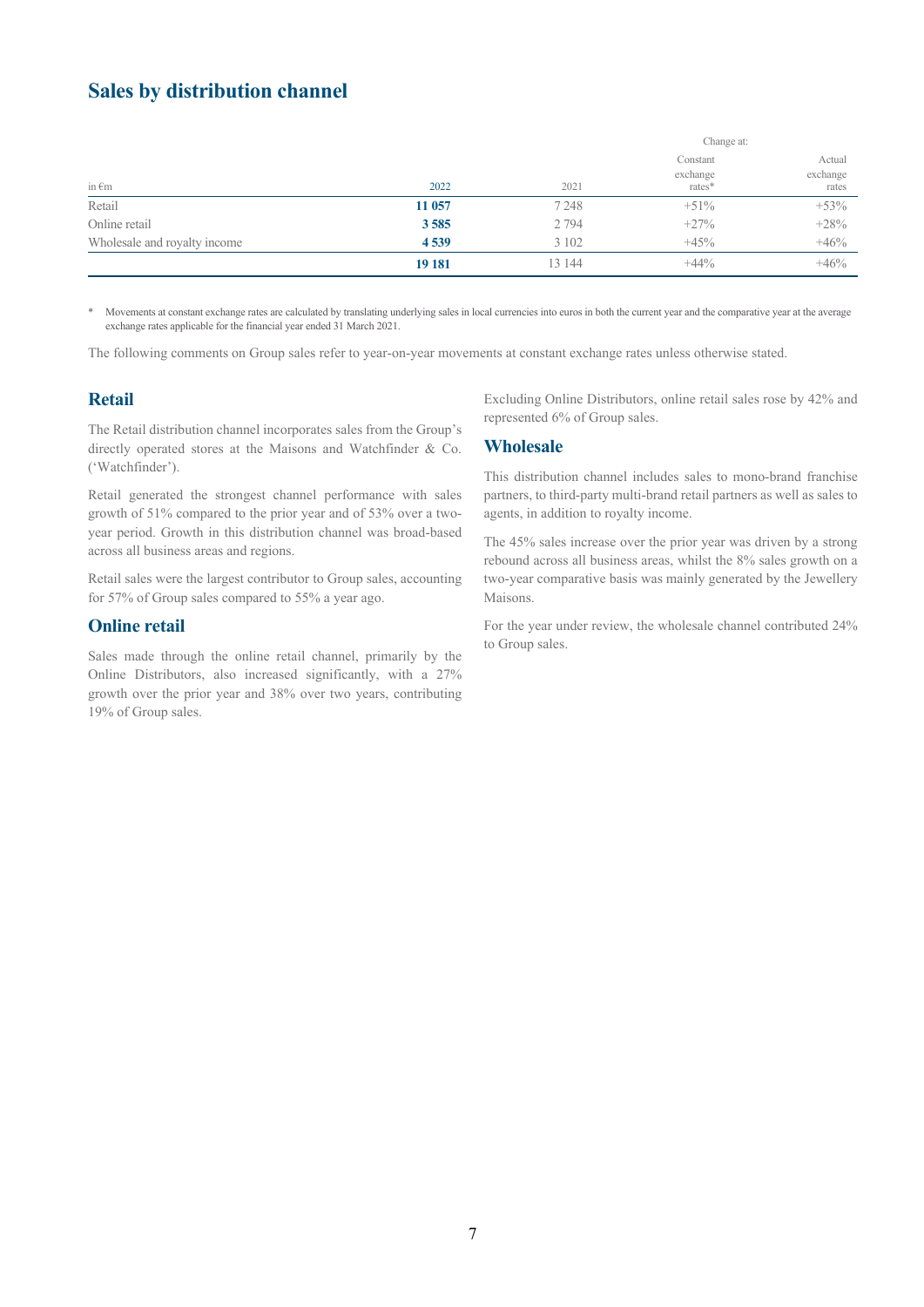# **Sales and operating results by segment**

### **Jewellery Maisons**

| in $\epsilon$ m  | 2022   | 2021    | Change     |
|------------------|--------|---------|------------|
| Sales            | 11 083 | 459     | $+49%$     |
| Operating result | 3799   | 2 3 0 9 | $+65%$     |
| Operating margin | 34.3%  | 31.0%   | $+330$ bps |

The Group's three Jewellery Maisons, Buccellati, Cartier and Van Cleef & Arpels combined achieved a 49% increase in sales compared to the prior year (+54% compared to the year ended March 2020), with double-digit growth in jewellery, including high jewellery which benefited from the resumption of events, and watches. All iconic collections outperformed, from *Opera Tulle* and *Macri* at Buccellati, *Love*, *Panthère*, *Santos* and *Ballon Bleu* at Cartier to *Alhambra* and *Perlée* at Van Cleef & Arpels. This outstanding performance across all Maisons, price points, regions and distribution channels resulted in the Jewellery Maisons crossing the  $\epsilon$  11 billion sales threshold for the first time. Growth was the strongest in the Jewellery Maisons' directly-operated store network which contributed over three quarters of the business area's sales.

With a 65% increase over the previous year, operating profit rose faster than sales leading to a 330 basis point improvement in operating profit margin to 34.3%. This excellent performance reflected higher sales, increased utilisation of manufacturing facilities, further manufacturing efficiency gains and ongoing cost discipline.

To support future growth for the Jewellery Maisons, investments accelerated into manufacturing capabilities as well as into significant boutique projects which included major renovations, such as the Milan Montenapoleone and New York Fifth Avenue stores for Cartier, as well store openings including the Buccellati flagship store in Tokyo Ginza and a Van Cleef & Arpels store in Highland Park Village in Dallas.

### **Specialist Watchmakers**

| in $\epsilon$ m  | 2022     | 2021          | Change       |
|------------------|----------|---------------|--------------|
| Sales            | 3 4 3 5  | 2 2 4 7       | $+53%$       |
| Operating result | 593      | $\sim$<br>132 | $+349%$      |
| Operating margin | $17.3\%$ | $5.9\%$       | $+1$ 140 bps |

Sales at the Specialist Watchmakers, which comprise A. Lange & Söhne, Baume & Mercier, IWC Schaffhausen, Jaeger-LeCoultre, Panerai, Piaget, Roger Dubuis and Vacheron Constantin, grew by 53% compared to the prior year, and by 20% compared to the year ended March 2020. The performance for the year under review was driven by double-digit growth at all Maisons and across regions, with particular strength in the Americas. All channels saw strong growth with retail sales leading the growth. Previous investments in offline and online retail resulted in direct-to-client sales exceeding 50% of sales for the first time. Selective store investments included the new IWC Shinsegae Mall - Daejeon, South Korea, Vacheron Constantin flagship Ginza, Tokyo, Panerai flagship rue du Rhône, Geneva, and the renovated Piaget flagship store on Rodeo Drive, Beverly Hills.

Iconic collections, enriched with new references, saw strong demand. They notably included *Lange 1* for A Lange & Söhne, *Riviera* for Baume & Mercier, *Pilot* for IWC, *Reverso* for Jaeger-LeCoultre, *Luminor* for Panerai, *Polo* for Piaget, *Excalibur* for Roger Dubuis and *Overseas* for Vacheron Constantin.

As a result of long-term management actions and strict discipline, the Specialist Watchmakers were able to convert this excellent sales performance into a significant increase in profitability, reporting an operating profit of € 593 million. Operating margin gained 1 140 basis points, increasing to 17.3%.

#### **Online Distributors**

| in $\epsilon$ m  | 2022    | 2021                 | Change                                        |
|------------------|---------|----------------------|-----------------------------------------------|
| Sales            | 2788    | 10 <sup>7</sup><br>- | $+27%$<br>$\overline{\phantom{0}}$            |
| Operating result | (210)   | 223                  | $+6\%$                                        |
| Operating margin | $-7.5%$ | $-10.2\%$            | $270 \text{ bps}$<br>$\overline{\phantom{0}}$ |

Sales of Richemont Maisons' products made through NET-A-PORTER, MR PORTER, THE OUTNET and YOOX (all together 'YNAP') are reported under both the Maisons' and Online Distributors' business area. On Group level, these sales are subsequently eliminated as 'intersegment sales'.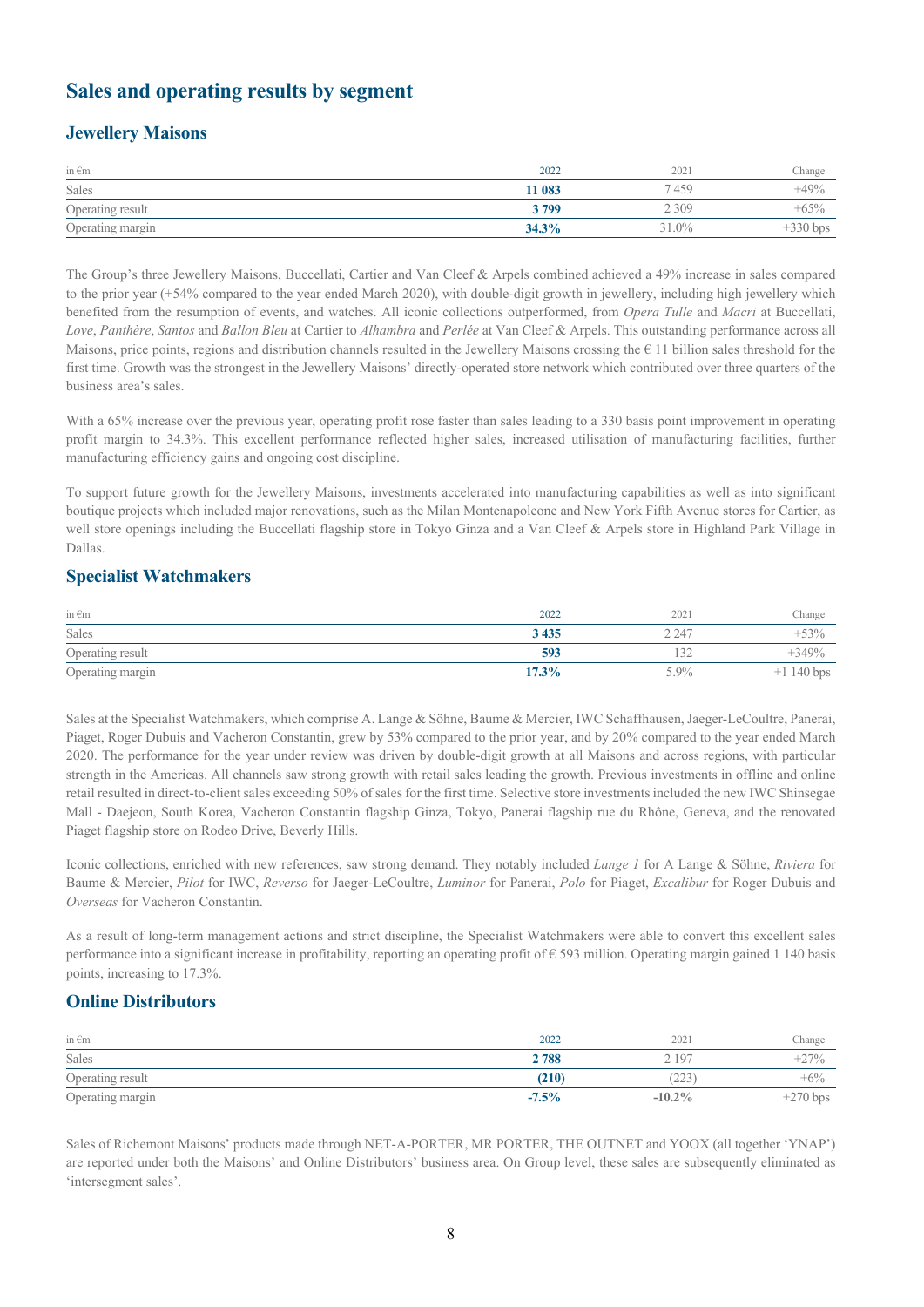Online Distributors, comprising YNAP and Watchfinder, grew sales by 27% compared to the prior year, reflecting double-digit growth across all regions, led by the Americas and Asia Pacific. Compared to two years ago, sales rose by 15%. The shift towards a hybrid business model is well under way with a number of e-concessions operating at NET-A-PORTER and MR PORTER and a marketplace introduced at YOOX for Europe. NET-A-PORTER and MR PORTER continued their localisation initiatives, notably in the Middle East and China. Watchfinder's international expansion ramped up successfully while the watch trade-in programme was further rolled out at the Specialist Watchmakers and Cartier.

The segment's EBITDA loss decreased to  $\epsilon$  24 million from  $\epsilon$  37 million a year ago and the operating loss was reduced to  $\epsilon$  210 million. Notwithstanding Brexit-related one-off expenses, YNAP's EBITDA reached breakeven before the exceptional reward payments to Group employees and negative contribution of Fengmao, the Chinese joint-venture with Alibaba.

#### **Other**

| in $\epsilon$ m  | 2022     | 2021<br>re-presented* | Change      |
|------------------|----------|-----------------------|-------------|
| Sales            | 2056     | 345                   | $+53%$      |
| Operating result | (47)     | 214)                  | $+78%$      |
| Operating margin | $-2.3\%$ | $-15.9\%$             | $+1360$ bps |

\* Prior year comparatives have been re-presented as costs previously included with Other have been reclassified to unallocated corporate costs

'Other' includes the Group's Fashion & Accessories businesses as well as the Group's watch component manufacturing and real estate activities. Following the successful acquisition of the Belgium-based luxury leather goods Maison, Delvaux's sales and operating results are included within the segment from 1 July 2021 onwards. Delvaux already contributed strongly to sales and to strengthening our leather expertise.

Excluding Delvaux, sales grew by double digits compared to the prior year and by 9% compared to two years ago. For the one-year comparison, performance in the Americas and Europe was particularly commendable. All channels posted double-digit sales growth, including online retail following a triple-digit growth in the year ended March 2021. Direct-to-client sales reached 57%. Peter Millar, including the G/FORE brand, continued to deliver excellent results while Chloé and Alaïa started to reap the benefits of the new creative leadership under Gabriela Hearst and Pieter Mulier, respectively.

Store investments included the renovated Montblanc store in The Galleria Mall, Houston as well as new stores for Delvaux in Shinsegae Gangnam, Seoul, for Peter Millar in Highland Park Village, Dallas and for Chloé at E-Skyland Mall, Kaohsiung.

Higher sales, improved gross margin and financial discipline led to a significant reduction in operating loss to  $\epsilon$  47 million.

#### **Corporate costs**

| in $\epsilon$ m                 | 2022  | 2021<br>re-presented* | Change  |
|---------------------------------|-------|-----------------------|---------|
| Corporate costs                 | (566) | 323)                  | $+75%$  |
| Central support services        | (309) | (255)                 | $+21%$  |
| Other unallocated expenses, net | (257) | (68)                  | $+278%$ |

Corporate costs represent the costs of central management, marketing support and other central functions (collectively central support services), as well as other expenses and income that are not allocated to specific business areas. Most corporate costs are incurred in Switzerland. For the year under review, they represented slightly below 3% of Group sales.

The Group's consolidated financial statements of comprehensive income, cash flows and financial position are presented in Appendix 1. Richemont's audited consolidated financial statements for the year may be found on the Group's website at www.richemont.com/en/home/investors/results-reports-presentations.

**Jérôme Lambert Burkhart Grund Chief Executive Officer Chief Finance Officer**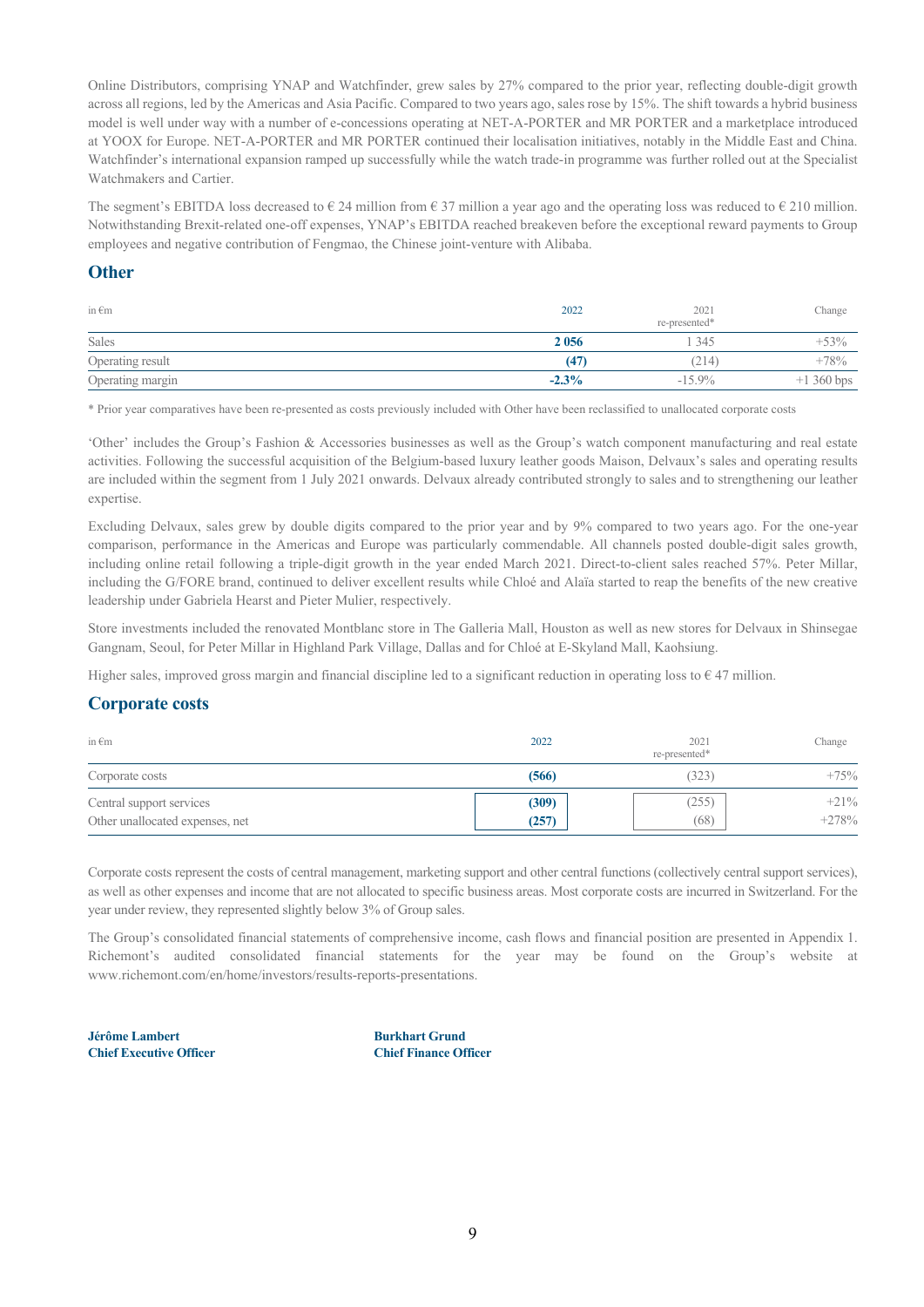# **Presentation**

The results will be presented via an audio webcast on 20 May 2022, starting at 09:30 (CEST). The direct link is available from 07:30 (CEST) at www.richemont.com. The presentation may be viewed using a mobile device or from a browser.

- Live telephone connection (pre-registration required):
	- https://ccevent.eu/richemont2022.html
- An archive of the video webcast will be available at 15:00 (CEST) the same day:
	- www.richemont.com/en/home/investors/results-reports-presentations/
- A transcript of the webcast will be available on 21 May 2022:
	- www.richemont.com/en/home/investors/results-reports-presentations/

### **Statutory information**

The Richemont 2022 Annual Report will be published on 2 June 2022 and will be available for download from the Group's website at www.richemont.com/en/home/investors/results-reports-presentations/. Copies may be obtained from the Company's registered office or by contacting the Company via the website at www.richemont.com/en/home/investors/investor-and-analyst-contacts/

| <b>Registered office</b>                                                                                           | Registrar                                                                                                                | <b>Auditor</b>                                                                      |
|--------------------------------------------------------------------------------------------------------------------|--------------------------------------------------------------------------------------------------------------------------|-------------------------------------------------------------------------------------|
| 50 chemin de la Chênaie<br>CP 30, 1293 Bellevue<br>Geneva<br>Switzerland<br>$+41$ 22 721 3500<br>www.richemont.com | Computershare Schweiz AG<br>P.O. Box, 4601 Olten<br>Switzerland<br>$+41$ 62 205 7700<br>share.register@computershare.com | PricewaterhouseCoopers SA<br>50 avenue Giuseppe-Motta<br>1202 Geneva<br>Switzerland |
| <b>Secretariat contact</b>                                                                                         | <b>Investor/analyst and media contacts</b>                                                                               |                                                                                     |
| Swen Grundmann<br>Company Secretary                                                                                | Sophie Cagnard<br>Group Corporate Communications and IR<br>Director                                                      |                                                                                     |
| $+41$ 22 721 3500<br>secretariat@cfrinfo.net                                                                       | James Fraser<br><b>Investor Relations Executive</b>                                                                      |                                                                                     |
|                                                                                                                    | +41 22 721 3003 (investor relations)<br>investor.relations@cfrinfo.net                                                   |                                                                                     |
|                                                                                                                    | +41 22 721 3507 (media)<br>pressoffice@cfrinfo.net                                                                       |                                                                                     |

richemont@teneo.com

'A' shares issued by Compagnie Financière Richemont SA are listed and traded on SIX Swiss Exchange, the Company's primary listing (Reuters 'CFR.VX'/Bloomberg 'CFR:VX'/ISIN CH0210483332). South African depository receipts in respect of Richemont 'A' shares are traded on the Johannesburg stock exchange, the Company's secondary listing (Reuters 'CFRJ.J'/Bloomberg 'CFR:SJ'/ISIN CH0045159024).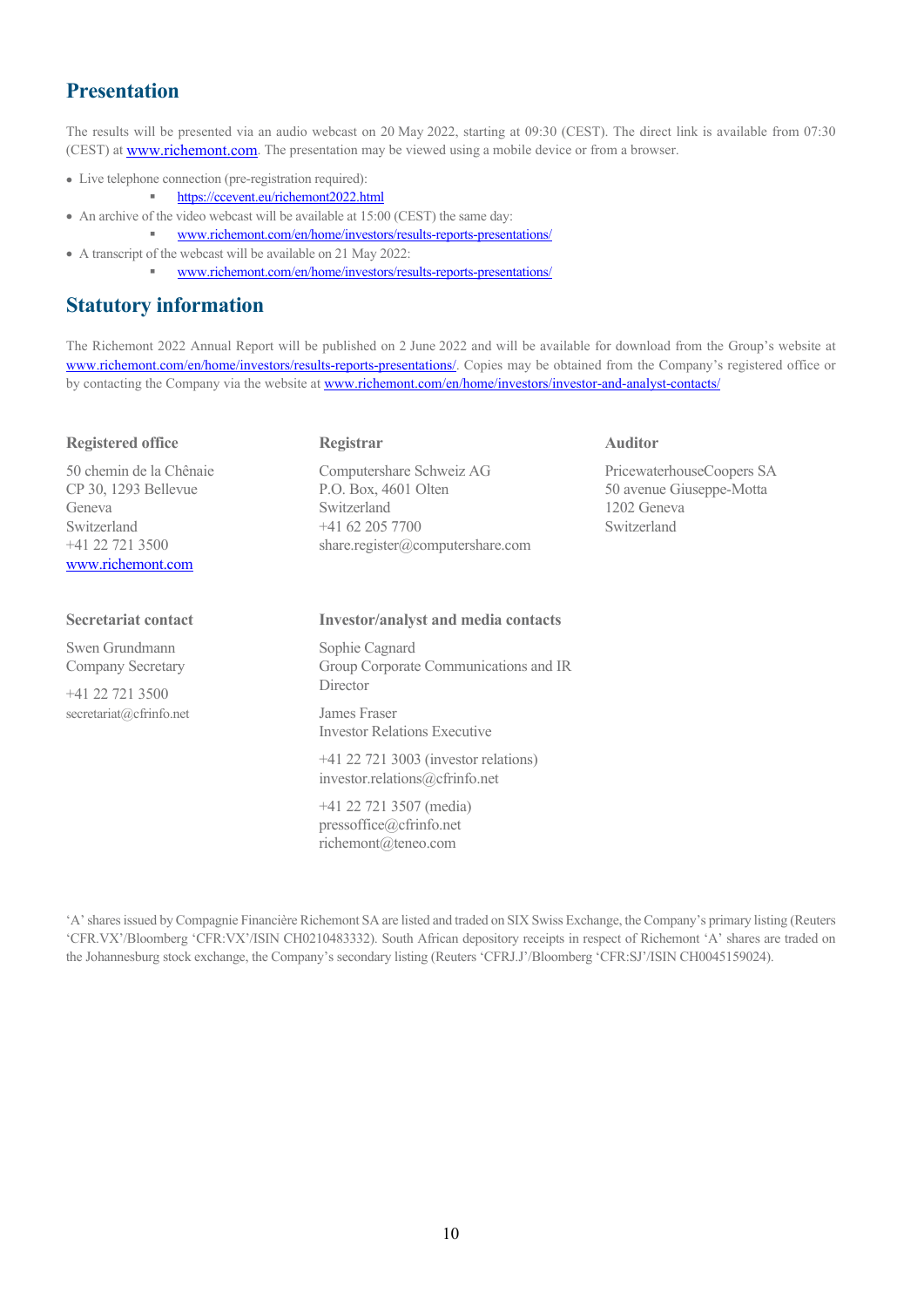# **About Richemont**

**At Richemont, we craft the future.** Our unique portfolio includes prestigious Maisons distinguished by their craftsmanship and creativity, alongside Online Distributors that cultivate expert curation and technological innovation to deliver the highest standards of service. Richemont's ambition is to nurture its Maisons and businesses and enable them to grow and prosper in a responsible, sustainable manner over the long term.

Richemont operates in four business areas: **Jewellery Maisons** with Buccellati, Cartier and Van Cleef & Arpels; **Specialist Watchmakers** with A. Lange & Söhne, Baume & Mercier, IWC Schaffhausen, Jaeger-LeCoultre, Panerai, Piaget, Roger Dubuis and Vacheron Constantin; **Online Distributors** with Watchfinder & Co., NET-A-PORTER, MR PORTER, YOOX, THE OUTNET and the OFS division; and **Other**, primarily Fashion & Accessories Maisons with Alaïa, AZ Factory, Chloé, Delvaux, dunhill, Montblanc, Peter Millar including G/FORE, Purdey and Serapian. Find out more at https://www.richemont.com/.

# **Disclaimer**

This document contains forward-looking statements as that term is defined in the United States Private Securities Litigation Reform Act of 1995. Such forward-looking statements are not guarantees of future performance. Richemont's forward-looking statements are based on management's current expectations and assumptions regarding the Company's business and performance, the economy and other future conditions and forecasts of future events, circumstances and results. Our retail stores are heavily dependent on the ability and desire of consumers to travel and shop and a decline in consumer traffic could have a negative effect on our comparable store sales and/or average sales per square foot and store profitability resulting in impairment charges, which could have a material adverse effect on our business, results of operations and financial condition. Reduced travel resulting from economic conditions, retail store closure orders of civil authorities, travel restrictions, travel concerns and other circumstances, including disease epidemics and other health-related concerns, could have a material adverse effect on us, particularly if such events impact our customers' desire to travel to our retail stores. International conflicts or wars, including resulting sanctions and restrictions on importation and exportation of finished products and/or raw materials, whether self-imposed or imposed by international countries, non-state entities or others, may also impact these forward-looking statements. As with any projection or forecast, forward-looking statements are inherently susceptible to uncertainty and changes in circumstances. Actual results may differ materially from the forward-looking statements as a result of a number of risks and uncertainties, many of which are outside the Group's control. Richemont does not undertake to update, nor does it have any obligation to provide updates of, or to revise, any forward-looking statements.

*© Richemont 2022*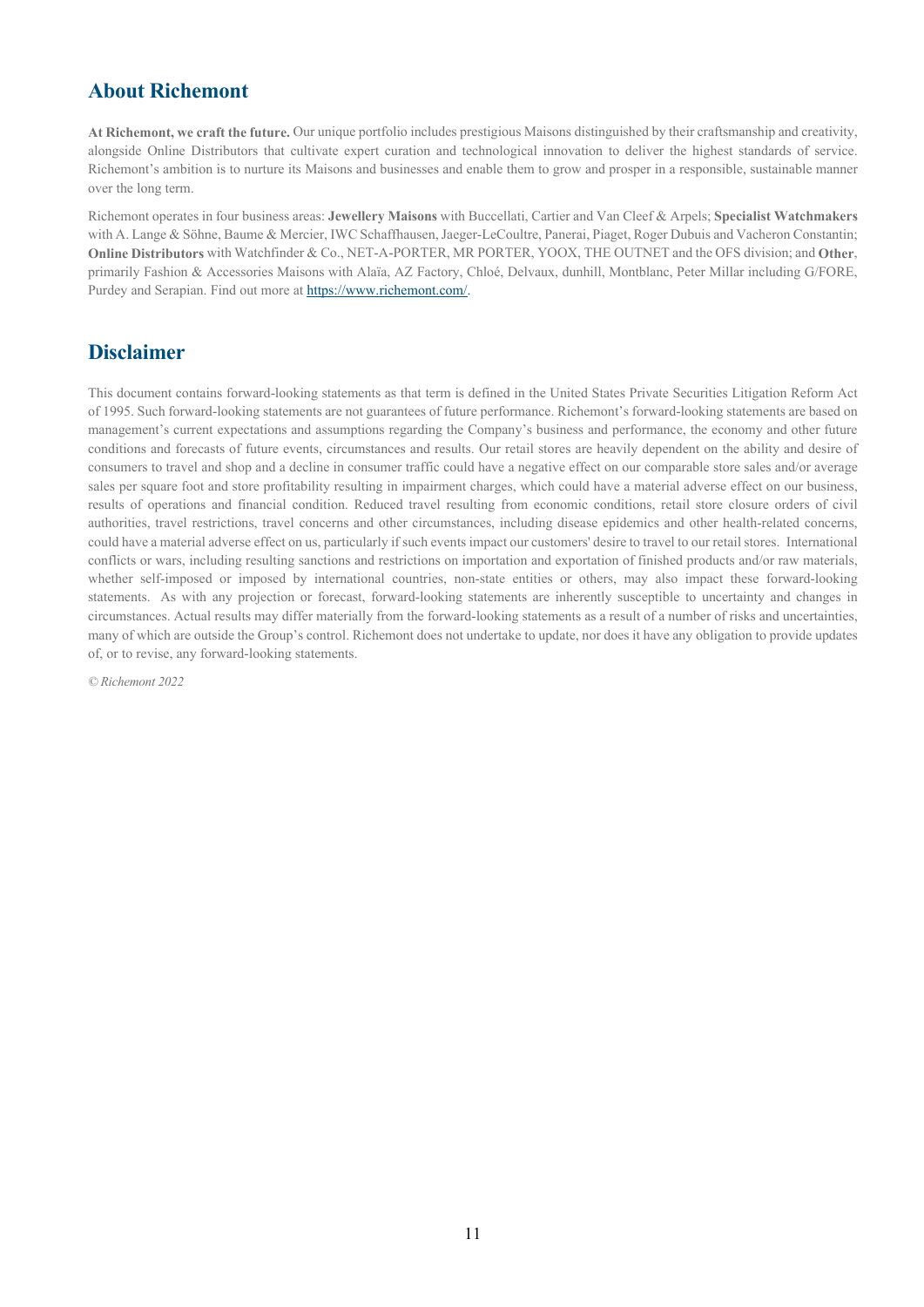# **Appendix 1**

| <b>Q1 FY22</b>                 | 2022         | 2021         | 2020         |                | % change 2022 vs 2021 |                | % change 2022 vs 2020 |
|--------------------------------|--------------|--------------|--------------|----------------|-----------------------|----------------|-----------------------|
| (April-June 2021)              | $\epsilon$ m | €m           | $\epsilon$ m | constant rates | actual rates          | constant rates | actual rates          |
| By region                      |              |              |              |                |                       |                |                       |
| Europe                         | 905          | 436          | 1 0 7 2      | $+108%$        | $+108%$               | $-15%$         | $-16%$                |
| Asia Pacific                   | 1933         | 1013         | 1 4 2 3      | $+95%$         | $+91%$                | $+40%$         | $+36%$                |
| Americas                       | 955          | 277          | 698          | $+276%$        | $+245%$               | $+47%$         | $+37%$                |
| Japan                          | 240          | 112          | 298          | $+138%$        | $+114%$               | $-14%$         | $-19%$                |
| Middle East and Africa         | 364          | 155          | 249          | $+154%$        | $+135%$               | $+55\%$        | $+46%$                |
| By distribution channel        |              |              |              |                |                       |                |                       |
| Retail                         | 2 4 2 1      | 1052         | 1851         | $+138%$        | $+130%$               | $+35%$         | $+31%$                |
| Online retail                  | 809          | 506          | 648          | $+67%$         | $+60%$                | $+29%$         | $+25%$                |
| Wholesale & royalty income     | 1 1 6 7      | 435          | 1 2 4 1      | $+178%$        | $+168%$               | $-3%$          | $-6\%$                |
| By business area               |              |              |              |                |                       |                |                       |
| Jewellery Maisons              | 2515         | 1 0 8 3      | 1827         | $+142%$        | $+132%$               | $+43%$         | $+38%$                |
| Specialist Watchmakers         | 849          | 359          | 823          | $+143%$        | $+136%$               | $+6%$          | $+3%$                 |
| Online Distributors            | 637          | 356          | 612          | $+86%$         | $+79%$                | $+8%$          | $+4%$                 |
| Other                          | 440          | 204          | 493          | $+124%$        | $+116%$               | $-7%$          | $-11\%$               |
| Inter-segment eliminations     | (44)         | (9)          | (15)         |                |                       |                |                       |
| <b>Total</b>                   | 4397         | 1993         | 3740         | $+129%$        | $+121%$               | $+22\%$        | $+18%$                |
|                                |              |              |              |                |                       |                |                       |
| <b>Q2 FY22</b>                 | 2022         | 2021         | 2020         |                | % change 2022 vs 2021 |                | % change 2022 vs 2020 |
| (July-September 2021)          | $\epsilon$ m | $\epsilon$ m | $\epsilon$ m | constant rates | actual rates          | constant rates | actual rates          |
| <b>By region</b>               |              |              |              |                |                       |                |                       |
| Europe                         | 1 1 0 4      | 798          | 1 1 4 9      | $+38%$         | $+38%$                | $-4%$          | $-4\%$                |
| Asia Pacific                   | 1856         | 1 5 4 3      | 1 3 0 6      | $+17%$         | $+20%$                | $+43%$         | $+42%$                |
| Americas                       | 971          | 623          | 649          | $+58%$         | $+56%$                | $+59%$         | $+50%$                |
| Japan                          | 286          | 253          | 349          | $+20%$         | $+13%$                | $-11\%$        | $-18%$                |
| Middle East and Africa         | 293          | 268          | 204          | $+10%$         | $+9%$                 | $+49%$         | $+44%$                |
| By distribution channel        |              |              |              |                |                       |                |                       |
| Retail                         | 2555         | 1878         | 1957         | $+35%$         | $+36%$                | $+33%$         | $+31%$                |
| Online retail                  | 824          | 702          | 612          | $+17%$         | $+17%$                | $+37%$         | $+35%$                |
| Wholesale & royalty income     | 1 1 3 1      | 905          | 1088         | $+25%$         | $+25%$                | $+7%$          | $+4%$                 |
| <b>By business area</b>        |              |              |              |                |                       |                |                       |
| Jewellery Maisons              | 2582         | 1978         | 1 9 0 9      | $+30%$         | $+31%$                | $+39%$         | $+35%$                |
| Specialist Watchmakers         | 830          | 607          | 744          | $+35%$         | $+37%$                | $+13%$         | $+12%$                |
| <b>Online Distributors</b>     | 641          | 578          | 567          | $+11\%$        | $+11\%$               | $+15%$         | $+13%$                |
| Other                          | 495          | 341          | 448          | $+45%$         | $+45%$                | $+14%$         | $+10%$                |
| Inter-segment eliminations     | (38)         | (19)         | (11)         |                |                       |                |                       |
| <b>Total</b>                   | 4510         | 3 4 8 5      | 3 657        | $+29%$         | $+29%$                | $+26%$         | $+23%$                |
|                                |              |              |              |                |                       |                |                       |
| <b>H1 FY22</b>                 | 2022         | 2021         | 2020         |                | % change 2022 vs 2021 |                | % change 2022 vs 2020 |
| (April-September 2021)         | $\epsilon$ m | €m           | $\epsilon$ m | constant rates | actual rates          | constant rates | actual rates          |
| <b>By region</b>               |              |              |              |                |                       |                |                       |
| Europe                         | 2 0 0 9      | 1 2 3 4      | 2 2 2 1      | $+62%$         | $+63%$                | $-9%$          | $-10\%$               |
| Asia Pacific                   | 3789         | 2556         | 2729         | $+47%$         | $+48%$                | $+41%$         | $+39%$                |
| Americas                       | 1926         | 900          | 1 3 4 7      | $+123%$        | $+114%$               | $+53%$         | $+43%$                |
| Japan                          | 526          | 365          | 647          | $+56%$         | $+44%$                | $-12%$         | $-19%$                |
| Middle East and Africa         | 657          | 423          | 453          | $+62%$         | $+55%$                | $+53%$         | $+45%$                |
| <b>By distribution channel</b> |              |              |              |                |                       |                |                       |
| Retail                         | 4976         | 2930         | 3 8 0 8      | $+71%$         | $+70%$                | $+34%$         | $+31%$                |
| Online retail                  | 1633         | 1 2 0 8      | 1 260        | $+38%$         | $+35%$                | $+33%$         | $+30%$                |
| Wholesale & royalty income     | 2 2 9 8      | 1 3 4 0      | 2 3 2 9      | $+74%$         | $+71%$                | $+2\%$         | $-1\%$                |
| By business area               |              |              |              |                |                       |                |                       |
| Jewellery Maisons              | 5 0 9 7      | 3 0 6 1      | 3736         | $+69%$         | $+67%$                | $+41%$         | $+36%$                |
| Specialist Watchmakers         | 1679         | 966          | 1 5 6 7      | $+75%$         | $+74%$                | $+10%$         | $+7%$                 |
| <b>Online Distributors</b>     | 1 2 7 8      | 934          | 1 1 7 9      | $+39%$         | $+37%$                | $+11\%$        | $+8%$                 |
| Other                          | 935          | 545          | 941          | $+74%$         | $+72%$                | $+3%$          | $-1\%$                |
| Inter-segment eliminations     | (82)         | (28)         | (26)         |                |                       |                |                       |
|                                |              |              |              |                |                       |                |                       |
| <b>Total</b>                   | 8 9 0 7      | 5478         | 7397         | $+65%$         | $+63%$                | $+24%$         | $+20%$                |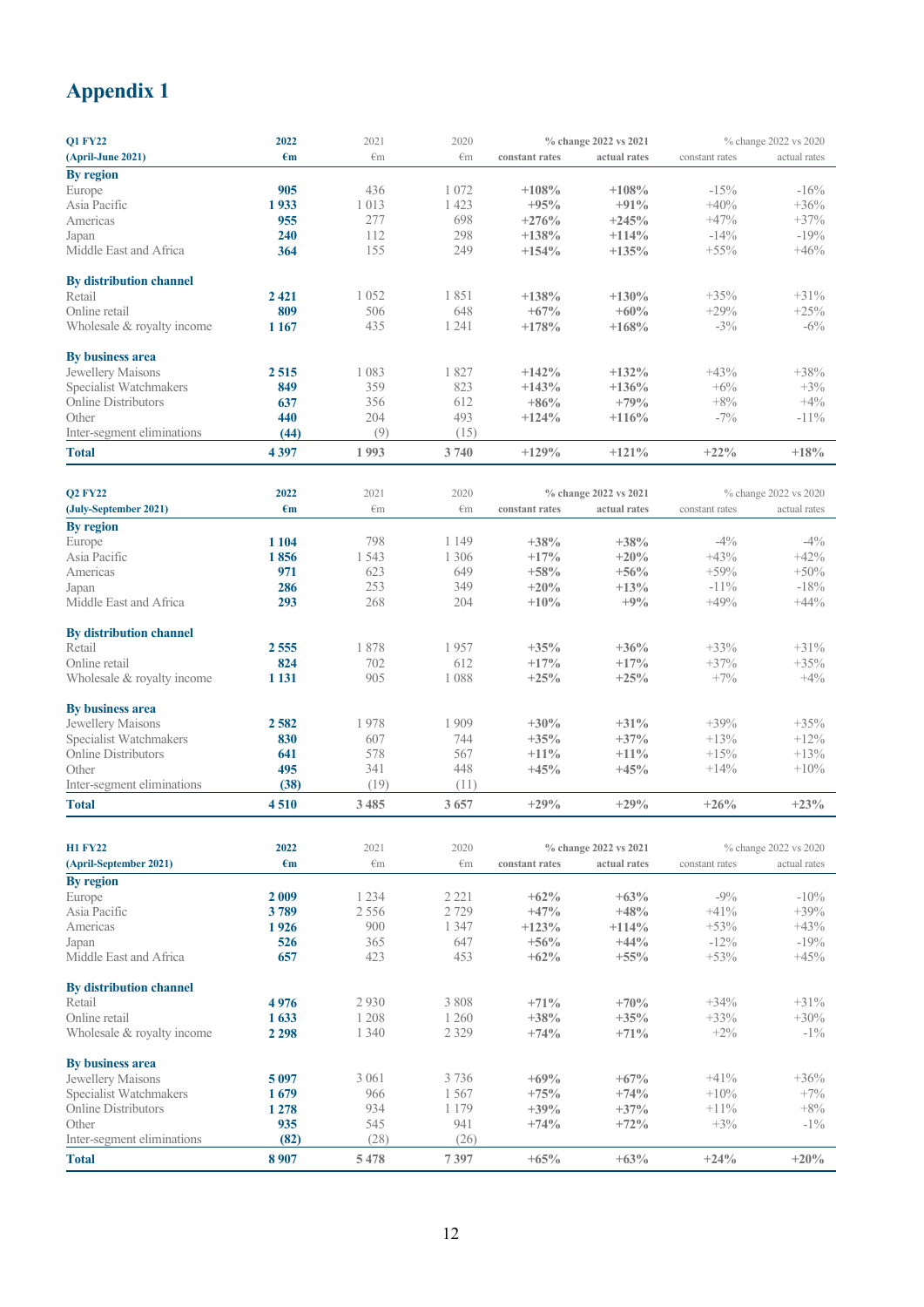| <b>O3 FY22</b>                 | 2022         | 2021         | 2020         |                | % change 2022 vs 2021 |                | % change 2022 vs 2020 |
|--------------------------------|--------------|--------------|--------------|----------------|-----------------------|----------------|-----------------------|
| (October-December 2021)        | $\epsilon$ m | $\epsilon$ m | $\epsilon$ m | constant rates | actual rates          | constant rates | actual rates          |
| By region                      |              |              |              |                |                       |                |                       |
| Europe                         | 1410         | 982          | 263          | $+42%$         | $+44%$                | $+12%$         | $+12\%$               |
| Asia Pacific                   | 2 1 2 8      | 1729         | 429          | $+18%$         | $+23%$                | $+47%$         | $+49%$                |
| Americas                       | 1 333        | 841          | 874          | $+55\%$        | $+59%$                | $+59%$         | $+53%$                |
| Japan                          | 389          | 335          | 341          | $+22\%$        | $+16%$                | $+23%$         | $+14%$                |
| Middle East and Africa         | 398          | 299          | 249          | $+30\%$        | $+33\%$               | $+65%$         | $+60\%$               |
| <b>By distribution channel</b> |              |              |              |                |                       |                |                       |
| Retail                         | 3 4 0 0      | 2 2 8 8      | 2 2 1 2      | $+45%$         | $+49%$                | $+56%$         | $+54%$                |
| Online retail                  | 1 0 25       | 841          | 747          | $+19%$         | $+22\%$               | $+40%$         | $+37%$                |
| Wholesale & royalty income     | 1 2 3 3      | 1057         | 1 1 9 7      | $+14%$         | $+17%$                | $+4\%$         | $+3\%$                |
| By business area               |              |              |              |                |                       |                |                       |
| Jewellery Maisons              | 3 3 4 3      | 2 3 6 6      | 2 1 6 2      | $+38%$         | $+41\%$               | $+57%$         | $+55\%$               |
| Specialist Watchmakers         | 977          | 758          | 818          | $+25%$         | $+29%$                | $+20\%$        | $+19%$                |
| <b>Online Distributors</b>     | 785          | 668          | 670          | $+15%$         | $+18%$                | $+19%$         | $+17%$                |
| Other                          | 610          | 436          | 522          | $+37\%$        | $+40%$                | $+19%$         | $+17%$                |
| Inter-segment eliminations     | (57)         | (42)         | (16)         |                |                       |                |                       |
| <b>Total</b>                   | 5658         | 4 1 8 6      | 4 1 5 6      | $+32\%$        | $+35%$                | $+38%$         | $+36\%$               |

| 9 months FY22                  | 2022         | 2021         | 2020         |                | % change 2022 vs 2021 |                | % change 2022 vs 2020 |
|--------------------------------|--------------|--------------|--------------|----------------|-----------------------|----------------|-----------------------|
| (April-December 2021)          | $\epsilon$ m | $\epsilon$ m | $\epsilon$ m | constant rates | actual rates          | constant rates | actual rates          |
| By region                      |              |              |              |                |                       |                |                       |
| Europe                         | 3419         | 2 2 1 6      | 3 4 8 4      | $+53%$         | $+54%$                | $-2\%$         | $-2\%$                |
| Asia Pacific                   | 5917         | 4 2 8 5      | 4 1 5 8      | $+35%$         | $+38%$                | $+43%$         | $+42%$                |
| Americas                       | 3 2 5 9      | 1741         | 2 2 2 1      | $+90%$         | $+87%$                | $+55\%$        | $+47%$                |
| Japan                          | 915          | 700          | 988          | $+39%$         | $+31\%$               | $0\%$          | $-7\%$                |
| Middle East and Africa         | 1 0 5 5      | 722          | 702          | $+48%$         | $+46%$                | $+57%$         | $+50%$                |
| <b>By distribution channel</b> |              |              |              |                |                       |                |                       |
| Retail                         | 8376         | 5 2 1 8      | 6 0 20       | $+60%$         | $+61%$                | $+42%$         | $+39%$                |
| Online retail                  | 2658         | 2049         | 2 0 0 7      | $+30%$         | $+30%$                | $+35%$         | $+32\%$               |
| Wholesale & royalty income     | 3531         | 2 3 9 7      | 3 5 2 6      | $+47%$         | $+47%$                | $+2\%$         | $0\%$                 |
| <b>By business area</b>        |              |              |              |                |                       |                |                       |
| Jewellery Maisons              | 8440         | 5 4 2 7      | 5898         | $+55\%$        | $+56%$                | $+47%$         | $+43%$                |
| Specialist Watchmakers         | 2656         | 1724         | 2385         | $+53%$         | $+54%$                | $+13\%$        | $+11\%$               |
| <b>Online Distributors</b>     | 2 0 6 3      | 602          | 1849         | $+29%$         | $+29%$                | $+14\%$        | $+12\%$               |
| Other                          | 1545         | 981          | 1463         | $+57\%$        | $+57\%$               | $+8\%$         | $+6\%$                |
| Inter-segment eliminations     | (139)        | (70)         | (42)         |                |                       |                |                       |
| <b>Total</b>                   | 14565        | 9664         | 11 553       | $+50\%$        | $+51%$                | $+29\%$        | $+26%$                |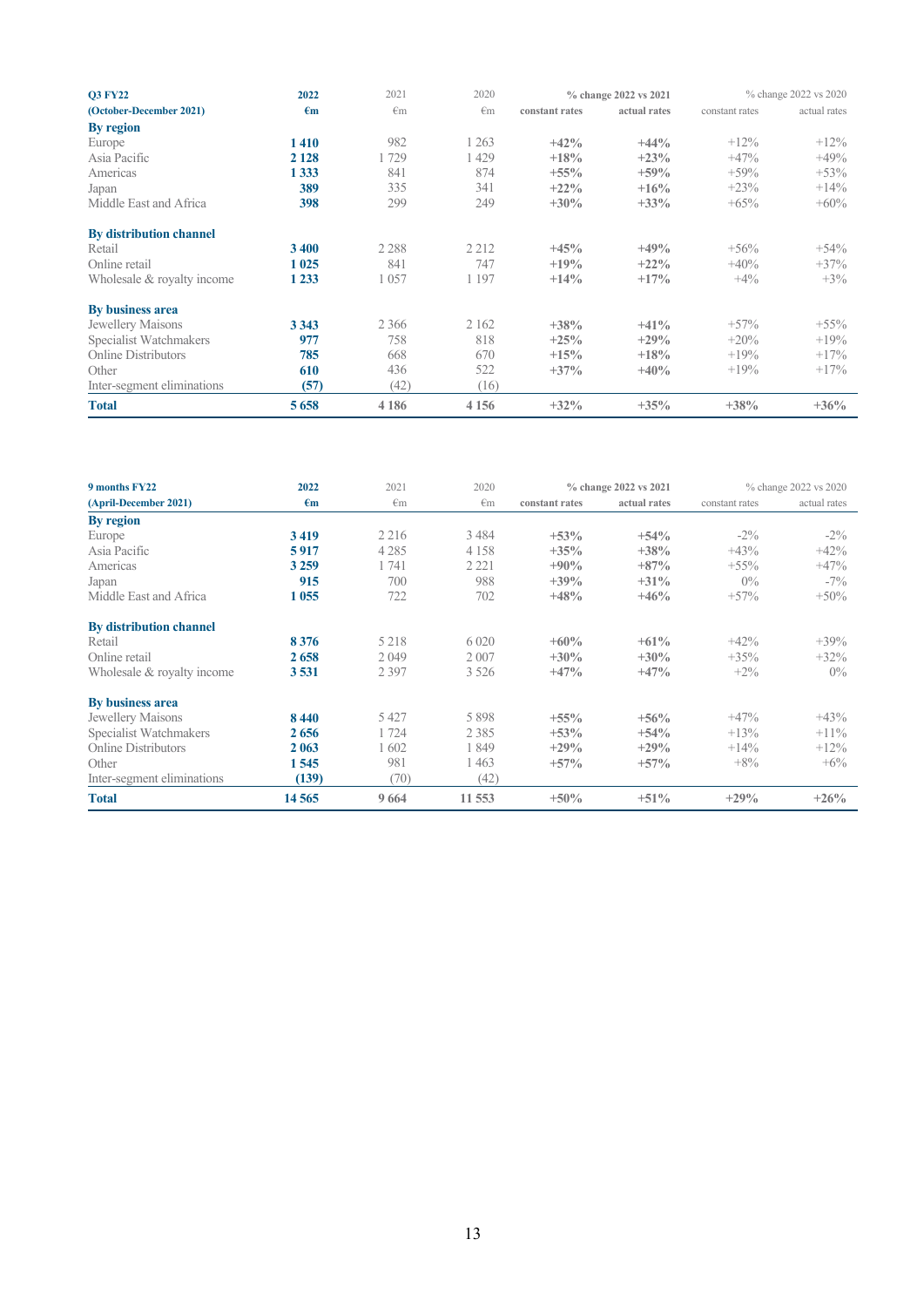| <b>Q4 FY22</b>                 | 2022         | 2021         | 2020         |                | % change 2022 vs 2021 |                | % change 2022 vs 2020 |
|--------------------------------|--------------|--------------|--------------|----------------|-----------------------|----------------|-----------------------|
| (January-March 2022)           | $\epsilon$ m | $\epsilon$ m | $\epsilon$ m | constant rates | actual rates          | constant rates | actual rates          |
| By region                      |              |              |              |                |                       |                |                       |
| Europe                         | 1 0 5 0      | 739          | 814          | $+43%$         | $+42%$                | $+32%$         | $+29%$                |
| Asia Pacific                   | 1903         | 1652         | 834          | $+8%$          | $+15%$                | $+123%$        | $+128%$               |
| Americas                       | 1 0 0 9      | 647          | 585          | $+46%$         | $+56%$                | $+75%$         | $+72%$                |
| Japan                          | 290          | 240          | 224          | $+23%$         | $+21\%$               | $+41%$         | $+29%$                |
| Middle East and Africa         | 364          | 202          | 228          | $+69%$         | $+80%$                | $+62%$         | $+60%$                |
| <b>By distribution channel</b> |              |              |              |                |                       |                |                       |
| Retail                         | 2681         | 2 0 3 0      | 1318         | $+27%$         | $+32%$                | $+105%$        | $+103%$               |
| Online retail                  | 927          | 745          | 639          | $+19%$         | $+24%$                | $+46%$         | $+45%$                |
| Wholesale & royalty income     | 1 0 0 8      | 705          | 728          | $+36%$         | $+43%$                | $+38%$         | $+38%$                |
| By business area               |              |              |              |                |                       |                |                       |
| Jewellery Maisons              | 2 6 4 3      | 2032         | 1 3 1 9      | $+25%$         | $+30%$                | $+102%$        | $+100%$               |
| Specialist Watchmakers         | 779          | 523          | 474          | $+41%$         | $+49%$                | $+62%$         | $+64%$                |
| <b>Online Distributors</b>     | 725          | 595          | 578          | $+18%$         | $+22\%$               | $+27%$         | $+25%$                |
| Other                          | 511          | 364          | 325          | $+35%$         | $+40%$                | $+58%$         | $+57%$                |
| Inter-segment eliminations     | (42)         | (34)         | (11)         |                |                       |                |                       |
| <b>Total</b>                   | 4616         | 3 4 8 0      | 2685         | $+27%$         | $+33%$                | $+73%$         | $+72%$                |

| <b>FY22</b>                    | 2022         | 2021         | 2020         |                | % change 2022 vs 2021 |                | % change 2022 vs 2020 |
|--------------------------------|--------------|--------------|--------------|----------------|-----------------------|----------------|-----------------------|
| (April 2021 – March 2022)      | $\epsilon$ m | $\epsilon$ m | $\epsilon$ m | constant rates | actual rates          | constant rates | actual rates          |
| By region                      |              |              |              |                |                       |                |                       |
| Europe                         | 4 4 6 9      | 2955         | 4 2 9 8      | $+51%$         | $+51%$                | $+5\%$         | $+4\%$                |
| Asia Pacific                   | 7820         | 5937         | 4 9 9 2      | $+28%$         | $+32\%$               | $+56%$         | $+57%$                |
| Americas                       | 4 2 6 8      | 2388         | 2 8 0 6      | $+77%$         | $+79%$                | $+60\%$        | $+52%$                |
| Japan                          | 1 2 0 5      | 940          | 1 2 1 2      | $+35%$         | $+28%$                | $+7\%$         | $-1\%$                |
| Middle East and Africa         | 1419         | 924          | 930          | $+53%$         | $+54%$                | $+58%$         | $+53%$                |
| <b>By distribution channel</b> |              |              |              |                |                       |                |                       |
| Retail                         | 11 057       | 7248         | 7338         | $+51%$         | $+53%$                | $+53%$         | $+51%$                |
| Online retail                  | 3585         | 2 7 9 4      | 2646         | $+27%$         | $+28%$                | $+38%$         | $+35%$                |
| Wholesale & royalty income     | 4539         | 3 1 0 2      | 4 2 5 4      | $+45%$         | $+46%$                | $+8\%$         | $+7\%$                |
| By business area               |              |              |              |                |                       |                |                       |
| Jewellery Maisons              | 11 083       | 7459         | 7 2 1 7      | $+47%$         | $+49%$                | $+57%$         | $+54%$                |
| Specialist Watchmakers         | 3 4 3 5      | 2 2 4 7      | 2859         | $+50%$         | $+53%$                | $+21%$         | $+20%$                |
| <b>Online Distributors</b>     | 2788         | 2 1 9 7      | 2 4 2 7      | $+26%$         | $+27\%$               | $+17%$         | $+15%$                |
| Other                          | 2 0 5 6      | 1 3 4 5      | 1788         | $+51%$         | $+53%$                | $+17%$         | $+15%$                |
| Inter-segment eliminations     | (181)        | (104)        | (53)         |                |                       |                |                       |
| <b>Total</b>                   | 19 181       | 13 144       | 14 2 38      | $+44%$         | $+46%$                | $+37\%$        | $+35%$                |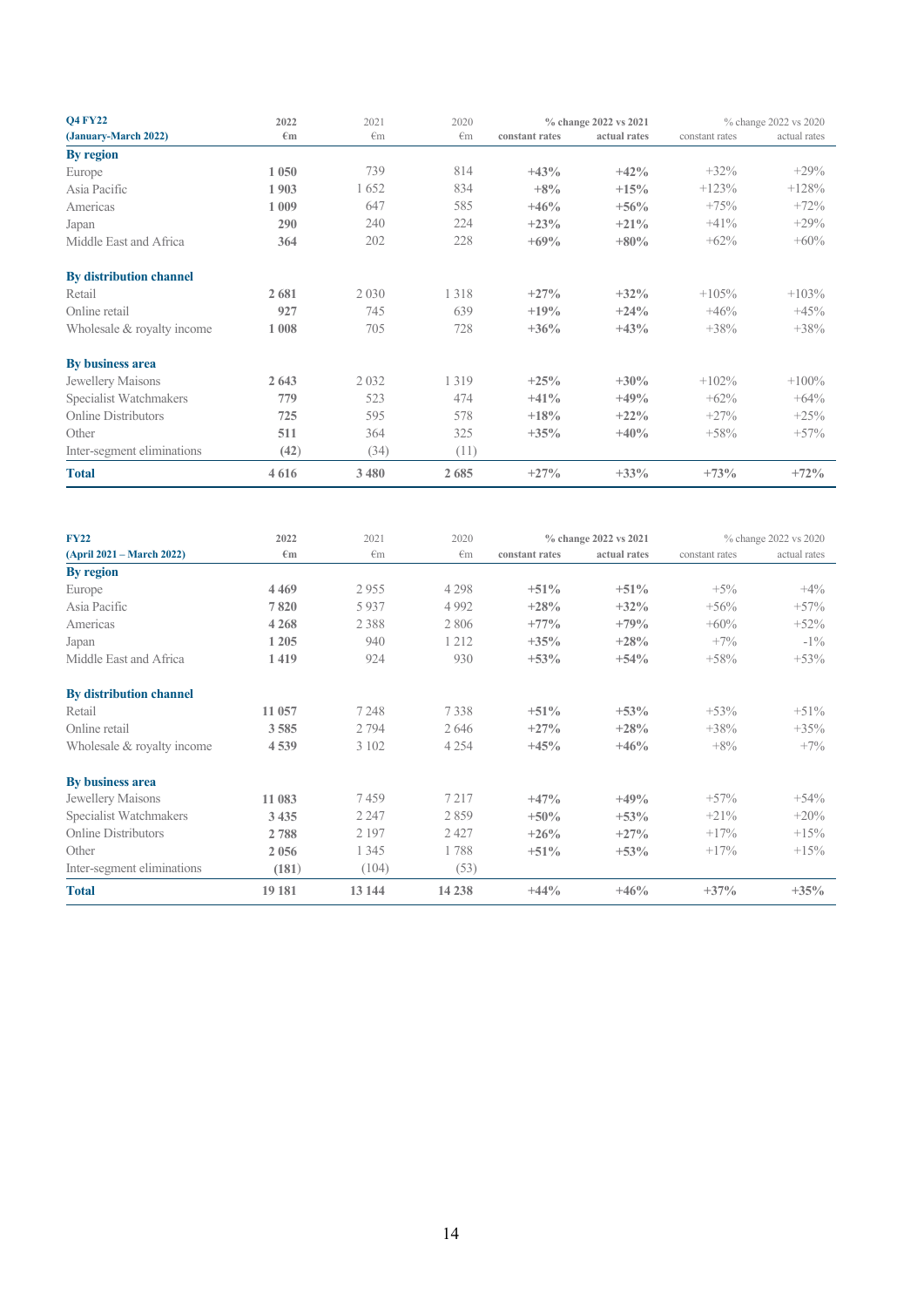### **Consolidated statement of comprehensive income for the year ended 31 March**

|                                                                                                                                       | 2022         | 2021         |
|---------------------------------------------------------------------------------------------------------------------------------------|--------------|--------------|
|                                                                                                                                       | $\epsilon$ m | $\epsilon$ m |
| Revenue                                                                                                                               | 19 181       | 13 144       |
| Cost of sales                                                                                                                         | (7154)       | (5283)       |
| Gross profit                                                                                                                          | 12 027       | 7861         |
| Selling and distribution expenses                                                                                                     | (4185)       | (3 241)      |
| Communication expenses                                                                                                                | (1865)       | (1 030)      |
| Fulfilment expenses                                                                                                                   | (486)        | (356)        |
| Administrative expenses                                                                                                               | (1757)       | (1484)       |
| Other operating expenses                                                                                                              | (344)        | (272)        |
| Operating profit                                                                                                                      | 3 3 9 0      | 1478         |
| Finance costs                                                                                                                         | (959)        | (295)        |
| Finance income                                                                                                                        | 115          | 320          |
| Share of post-tax results of equity-accounted investments                                                                             | 31           | 12           |
| Profit before taxation                                                                                                                | 2577         | 1515         |
| Taxation                                                                                                                              | (498)        | (226)        |
| Profit for the year                                                                                                                   | 2079         | 1 2 8 9      |
| Other comprehensive income:                                                                                                           |              |              |
| Items that will never be reclassified to profit or loss                                                                               |              |              |
| Defined benefit plan actuarial gains                                                                                                  | 32           | 118          |
| Tax on defined benefit plan actuarial gains                                                                                           | (7)          | (15)         |
| Fair value changes on financial assets held at fair value through other comprehensive income                                          | (169)        | 202          |
|                                                                                                                                       | (144)        | 305          |
| Items that are or may be reclassified subsequently to profit or loss                                                                  |              |              |
| Currency translation adjustments                                                                                                      |              |              |
| - movement in the year                                                                                                                | 1 107        | (517)        |
| - reclassification to profit or loss                                                                                                  | (2)          | 9            |
| Cash flow hedging - reclassification to profit or loss, net of tax                                                                    | 4            | 4            |
| Share of other comprehensive income of equity-accounted investments                                                                   | 1            |              |
|                                                                                                                                       | 1 1 1 0      | (504)        |
| Other comprehensive income, net of tax                                                                                                | 966          | (199)        |
| Total comprehensive income                                                                                                            | 3 0 4 5      | 1 0 9 0      |
| Profit attributable to:                                                                                                               |              |              |
| Owners of the parent company                                                                                                          | 2074         | 1 3 0 1      |
| Non-controlling interests                                                                                                             | 5            | (12)         |
|                                                                                                                                       | 2079         | 1 2 8 9      |
|                                                                                                                                       |              |              |
| Total comprehensive income attributable to:                                                                                           |              |              |
| Owners of the parent company                                                                                                          | 3 0 3 7      | 1 1 0 3      |
| Non-controlling interests                                                                                                             | 8            | (13)         |
|                                                                                                                                       | 3 0 45       | 1 0 9 0      |
| Earnings per 'A' share/10 'B' shares attributable to owners of the parent company during the year (expressed in $\epsilon$ per share) |              |              |
| From profit for the year                                                                                                              |              |              |

| 110m promotor and your |       |       |
|------------------------|-------|-------|
| Basic                  | 3.660 | 2.302 |
| Diluted                | 3.611 | 2.296 |
|                        |       |       |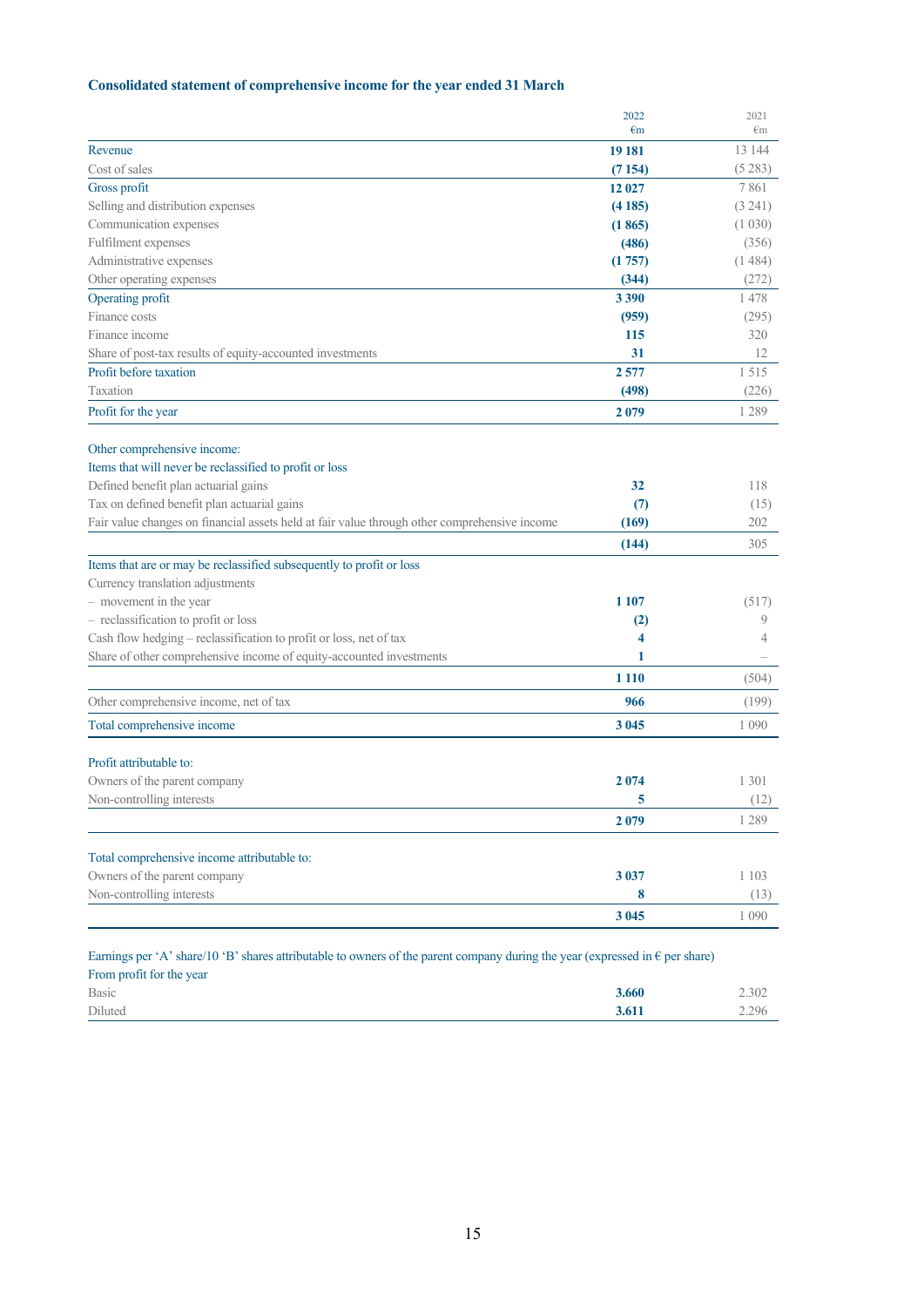### **Consolidated statement of cash flow for the year ended 31 March**

|                                                                                         | 2022         | 2021    |
|-----------------------------------------------------------------------------------------|--------------|---------|
|                                                                                         | $\epsilon$ m | €m      |
| Cash flows from operating activities                                                    |              |         |
| Operating profit from continuing operations                                             | 3 3 9 0      | 1478    |
| Adjustment for non-cash items                                                           | 1703         | 1 5 5 4 |
| Changes in working capital                                                              | 81           | 529     |
| Cash flow generated from operations                                                     | 5 1 7 4      | 3 5 6 1 |
| Interest received                                                                       | 102          | 83      |
| Interest paid                                                                           | (210)        | (179)   |
| Dividends from equity-accounted investments                                             | 6            |         |
| Dividends from other investments                                                        |              | -1      |
| Taxation paid                                                                           | (434)        | (248)   |
| Net cash generated from operating activities                                            | 4638         | 3 2 1 8 |
| Cash flows from investing activities                                                    |              |         |
| Acquisition of subsidiary undertakings and other businesses, net of cash acquired       | (195)        | (33)    |
| Proceeds from disposal of subsidiary undertakings, net of cash                          | 1            |         |
| Acquisition of equity-accounted investments                                             | (104)        |         |
| Proceeds from disposal of, and capital distributions from, equity-accounted investments | 63           | 50      |
| Acquisition of property, plant and equipment                                            | (754)        | (386)   |
| Proceeds from disposal of property, plant and equipment                                 | 18           | 14      |
| Payments capitalised as right of use assets                                             | (4)          |         |
| Acquisition of intangible assets                                                        | (117)        | (127)   |
| Acquisition of investment property                                                      |              | (1)     |
| Proceeds from disposal of investment property                                           | 86           |         |
| Investment in money market and externally managed funds                                 | (13698)      | (11430) |
| Proceeds from disposal of money market and externally managed funds                     | 12 6 5 4     | 10 0 85 |
| Acquisition of other non-current assets and investments                                 | (252)        | (379)   |
| Proceeds from disposal of other non-current assets and investments                      | 24           | 12      |
|                                                                                         |              |         |
| Net cash used in investing activities                                                   | (2278)       | (2195)  |
| Cash flows from financing activities                                                    |              |         |
| Proceeds from borrowings                                                                | 1            | 2072    |
| Corporate bond issue transaction costs                                                  |              | (8)     |
| Repayment of borrowings                                                                 | (16)         | (85)    |
| Dividends paid                                                                          | (1041)       | (529)   |
| Proceeds from sale of treasury shares                                                   | 123          | 32      |
| Acquisition of warrants on own equity                                                   | (131)        | (15)    |
| Contribution from non-controlling interests in a subsidiary                             | 15           |         |
| Acquisition of non-controlling interests in a subsidiary                                | (86)         |         |
| Lease payments - principal                                                              | (632)        | (561)   |
| Net cash used in financing activities                                                   | (1767)       | 906     |
| Net change in cash and cash equivalents                                                 | 593          | 1929    |
| Cash and cash equivalents at the beginning of the year                                  | 3780         | 1985    |
| Exchange gains/(losses) on cash and cash equivalents                                    | 195          | (134)   |
| Cash and cash equivalents at the end of the year                                        |              | 3780    |
|                                                                                         | 4568         |         |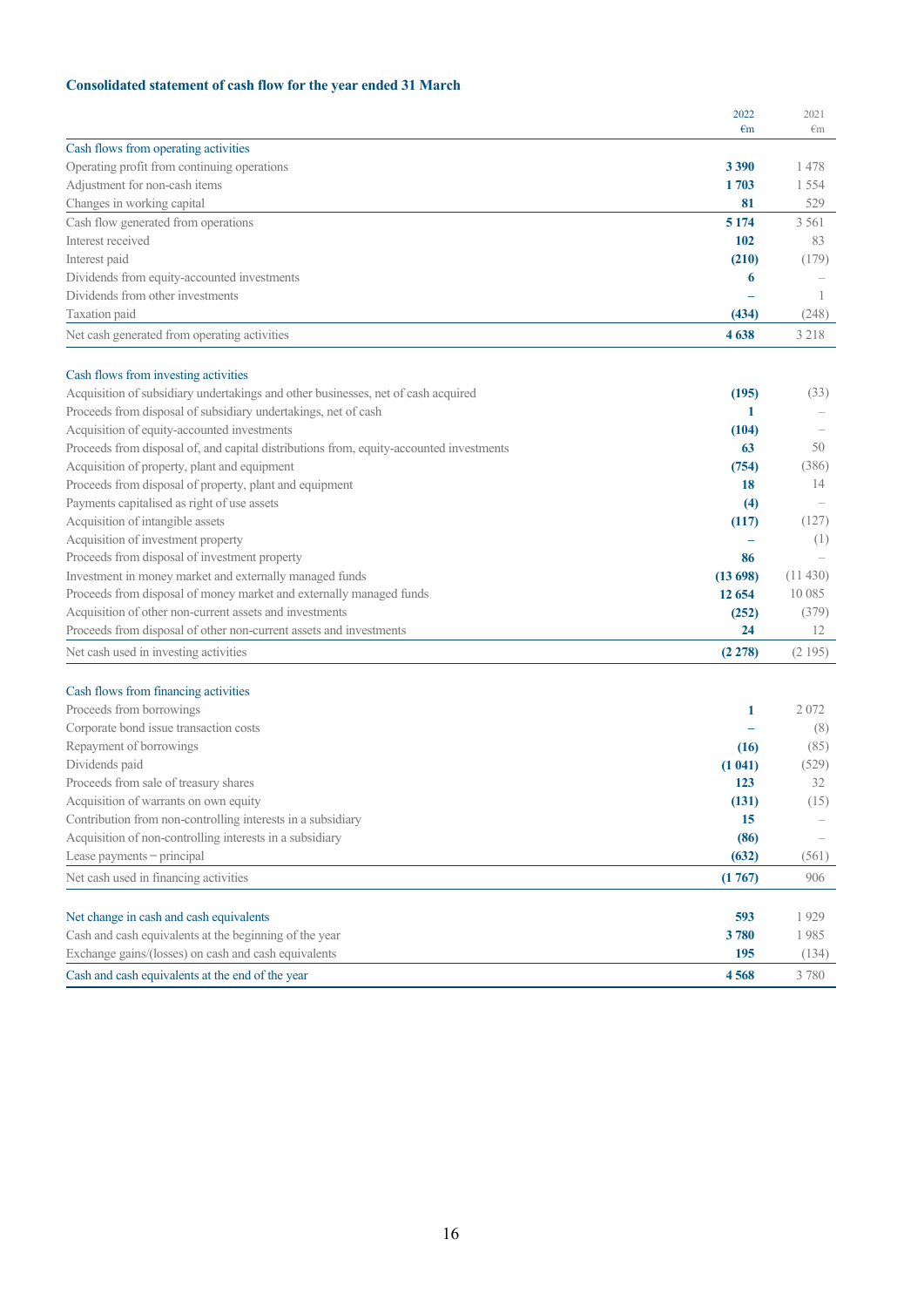### **Consolidated balance sheet at 31 March**

|                                                                        | 2022<br>$\epsilon$ m | 2021             |
|------------------------------------------------------------------------|----------------------|------------------|
| <b>Assets</b>                                                          |                      | €m               |
| Non-current assets                                                     |                      |                  |
| Property, plant and equipment                                          | 3 1 2 2              | 2 5 8 3          |
| Goodwill                                                               | 3538                 | 3 4 5 6          |
| Other intangible assets                                                | 2 3 4 2              | 2 4 3 6          |
| Right of use assets                                                    | 3468                 | 3 3 3 9          |
| Investment property                                                    |                      | 220              |
| Equity-accounted investments                                           | 252                  | 187              |
| Deferred income tax assets                                             | 754                  | 614              |
| Financial assets held at fair value through profit or loss             | 325                  | 506              |
| Financial assets held at fair value through other comprehensive income | 280                  | 377              |
| Other non-current assets                                               | 521                  | 435              |
|                                                                        | 14 602               | 14 153           |
| <b>Current assets</b>                                                  |                      |                  |
| <b>Inventories</b>                                                     | 7099                 | 6319             |
| Trade receivables and other current assets                             | 1662                 | 1 3 6 9          |
| Derivative financial instruments                                       | 55                   | 12               |
| Financial assets held at fair value through profit or loss             | 6 6 3 2              | 5 5 5 0          |
| Assets held for sale                                                   | 59                   | 79               |
| Cash at bank and on hand                                               | 9877                 | 7877             |
|                                                                        | 25 384               | 21 20 6          |
| <b>Total assets</b>                                                    | 39 986               | 35 35 9          |
|                                                                        |                      |                  |
| <b>Equity and liabilities</b>                                          |                      |                  |
| Equity attributable to owners of the parent company                    |                      |                  |
| Share capital                                                          | 334                  | 334              |
| Treasury shares                                                        | (346)                | (490)            |
| Hedge and share option reserves                                        | 503                  | 419              |
| Cumulative translation adjustment reserve                              | 3728                 | 2 6 2 6<br>14885 |
| Retained earnings                                                      | 15 5 95<br>19814     | 17774            |
| Non-controlling interests                                              | 49                   | 110              |
| Total equity                                                           | 19863                | 17884            |
|                                                                        |                      |                  |
| <b>Liabilities</b>                                                     |                      |                  |
| Non-current liabilities                                                |                      |                  |
| Borrowings                                                             | 5948                 | 5 9 3 7          |
| Lease liabilities                                                      | 3 101                | 2 9 2 7          |
| Deferred income tax liabilities                                        | 325                  | 258              |
| Employee benefit obligations                                           | 61                   | 65               |
| Provisions                                                             | 74                   | 55               |
| Other long-term financial liabilities                                  | 107                  | 97               |
|                                                                        | 9616                 | 9 3 3 9          |
| <b>Current liabilities</b>                                             |                      |                  |
| Trade payables and other current liabilities                           | 3 3 5 1              | 2 5 3 7          |
| Current income tax liabilities                                         | 724                  | 550              |
| Borrowings                                                             | 1                    |                  |
| Lease liabilities                                                      | 647                  | 590              |
| Derivative financial instruments                                       | 150                  | 114              |
| Provisions                                                             | 325                  | 248              |
| Bank overdraft                                                         | 5309                 | 4 0 9 7          |
|                                                                        | 10 507               | 8 1 3 6          |
| <b>Total liabilities</b>                                               | 20 123               | 17475            |
| Total equity and liabilities                                           | 39 986               | 35 35 9          |
|                                                                        |                      |                  |